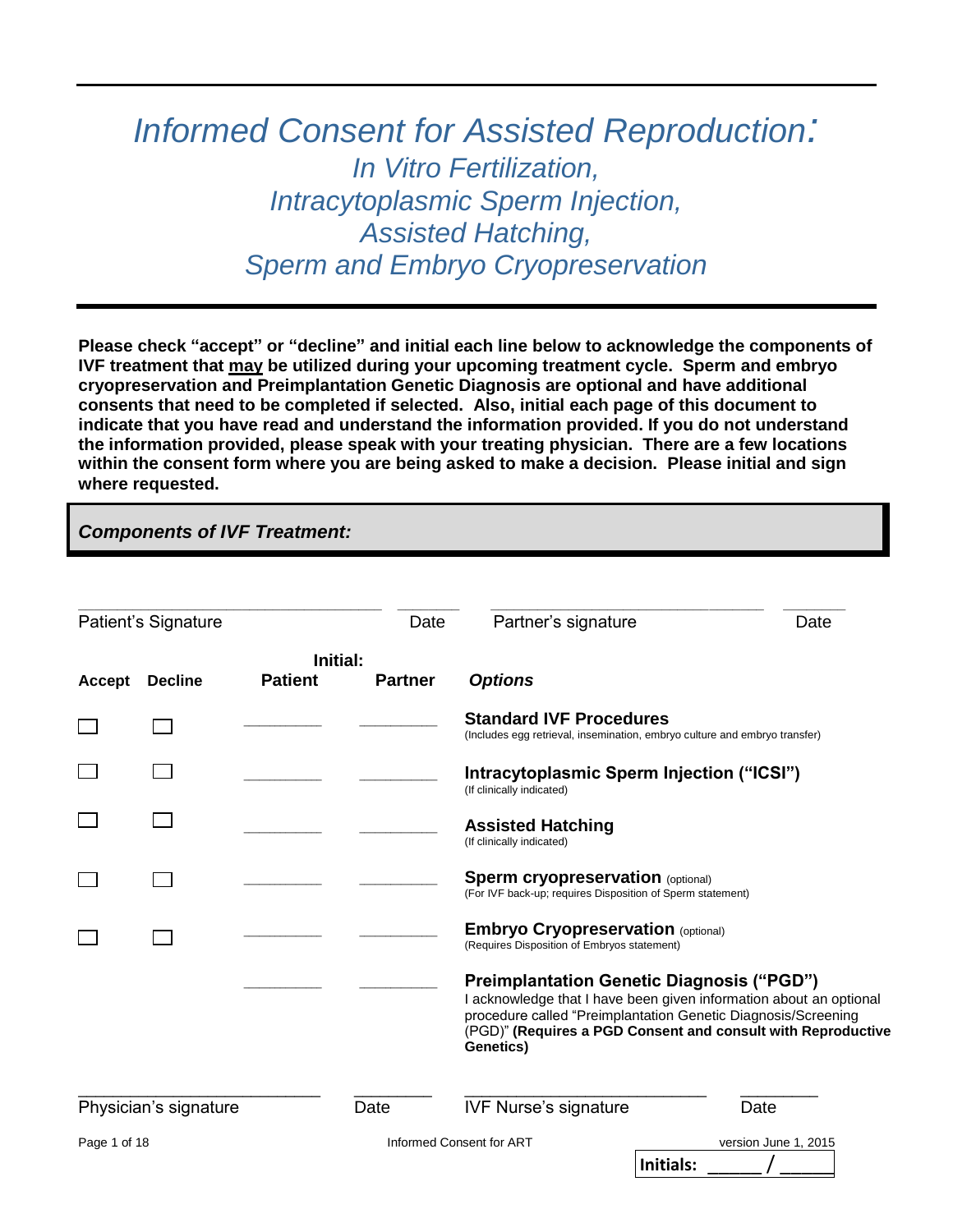## *OVERVIEW*

In Vitro Fertilization (IVF) has become an established treatment for many forms of infertility. The main goal of IVF is to allow a patient the opportunity to become pregnant using her own eggs or donor eggs and sperm from her partner or from a donor. This is an elective procedure designed to result in the patient's pregnancy when other treatments have failed or are not appropriate.

This consent reviews the IVF process from start to finish, including the risks that this treatment might pose to you and your offspring. While best efforts have been made to disclose all known risks, there may be risks of IVF that are not yet clarified or even suspected at the time of this writing.

An IVF cycle typically includes the following steps or procedures:

- Medications to grow multiple eggs
- Retrieval of eggs from the ovary or ovaries
- Insemination of eggs with sperm
- Culture of any resulting fertilized eggs (embryos)
- Placement ("transfer") of one or more embryo(s) into the uterus
- Support of the uterine lining with hormones to permit and sustain pregnancy

In certain cases, these additional procedures can be employed:

- Intracytoplasmic sperm injection (ICSI) to increase the chance for fertilization
- Assisted hatching of embryos to potentially increase the chance of embryo attachment ("implantation")
- Embryo Cryopreservation (freezing)

*Note: At various points in this document, rates are given which reflect what are believed to be U.S. national averages for those employing IVF treatments. These include items such as pregnancy rates, Cesarean delivery rates, and preterm delivery rates. These rates are not meant to indicate the rates of these outcomes within individual practices offering IVF, and are not to be understood as such. Individual practices may have higher or lower pregnancy and delivery rates than these national averages, and also higher or lower risks for certain complications. It is appropriate to ask the practice about their specific rates. Also note that while this information is believed to be up to date at the time of publication (2008), newer reports may not yet be incorporated into this document.*

## *Outline of Consent for IVF*

#### **A. Technique of In Vitro Fertilization**

- **1.** Core elements and their risk
	- a. Medications for IVF treatment
	- b. Transvaginal oocyte retrieval
	- c. In vitro fertilization and embryo culture
	- d. Embryo transfer
	- e. Hormonal support of uterine lining
- 2. Additional elements and their risk
	- a. Intracytoplasmic sperm injection (ICSI)
	- b. Assisted hatching
	- c. Embryo cryopreservation
- **B. Risks to the woman** 
	- 1. Ovarian hyperstimulation syndrome
	- 2. Cancer
	- 3. Risks of pregnancy
- **C. Risks to offspring** 
	- 1. Overall risks
	- 2. Birth defects
	- 3. Risks of a multiple pregnancy
- **D. Ethical and religious considerations in infertility treatment**
- **E. Psychosocial effects of infertility treatment**
- **F. Alternatives to IVF**
- **G. Reporting Outcomes**
- **H. References**

## *Disposition of Embryos statement*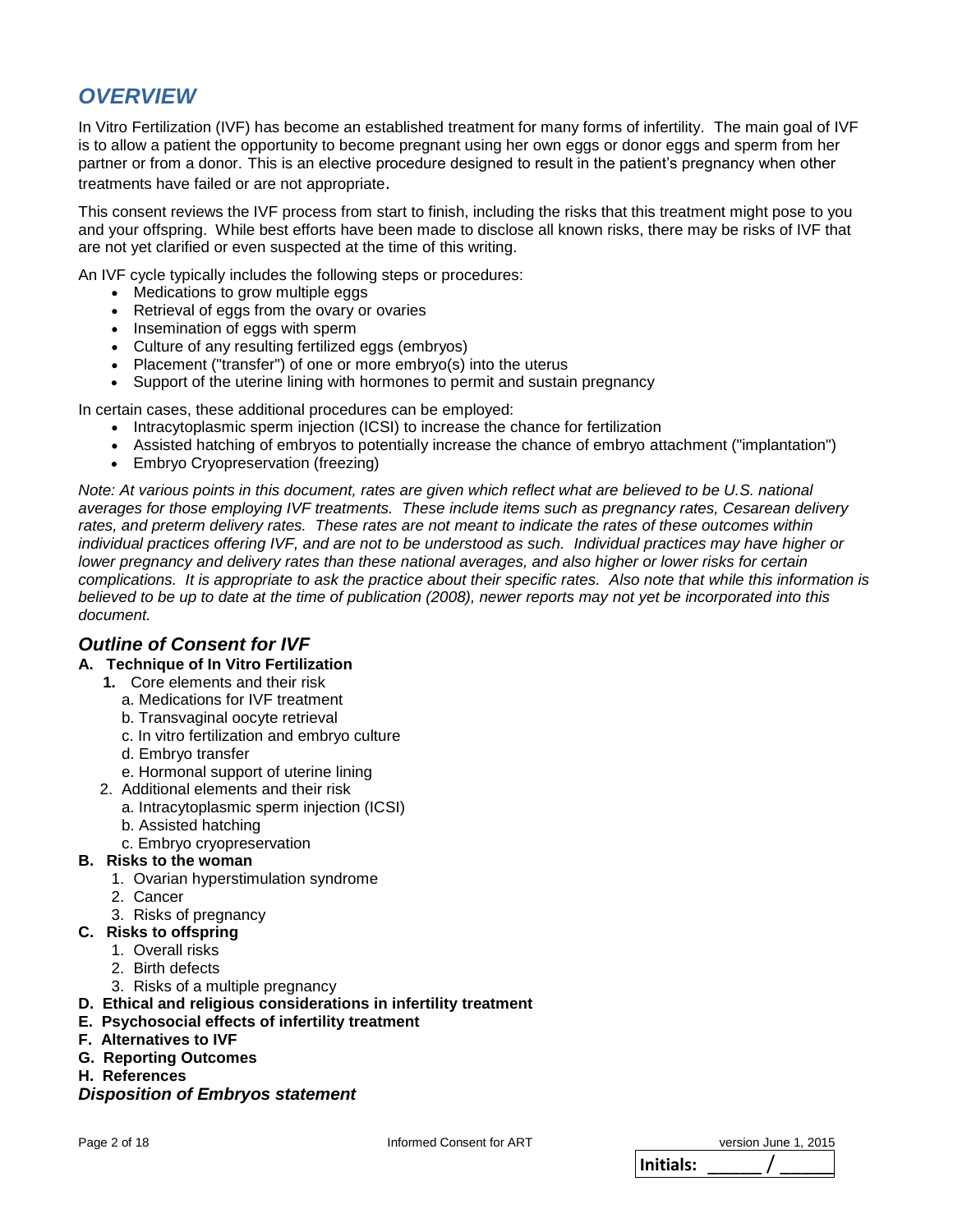## **A. Technique of IVF**

### *1. Core Elements and Their Risk*   **a. Medications for IVF Treatment (May include the following. This is not a complete list):**

- **The success of IVF largely depends on growing multiple eggs at once**
- **Injections of the natural hormones FSH and/or LH (gonadotropins) are used for this purpose**
- **Additional medications are used to prevent premature ovulation**
- **An overly vigorous ovarian response can occur, or conversely an inadequate response**

*Gonadotropins, or injectable "fertility drugs***"** (Follistim®, Gonal-F®, Bravelle®, Menopur®): These natural hormones stimulate the ovary in hopes of inducing the simultaneous growth of several oocytes (eggs) over the span of 8 or more days. All injectable fertility drugs have FSH (follicle stimulating hormone), a hormone that will stimulate the growth of your ovarian follicles (which contain the eggs). Some of them also contain LH (luteinizing hormone) or LH like activity. LH is a hormone that may work with FSH to increase the production of estrogen and growth of the follicles. Luveris®, recombinant LH, can also be given as a separate injection in addition to FSH or alternatively, low-dose hCG can be used. These medications are given by subcutaneous or intramuscular injection. Proper dosage of these drugs and the timing of egg recovery require monitoring of the ovarian response, usually by way of blood tests and ultrasound examinations during the ovarian stimulation.

As with all injectable medications, bruising, redness, swelling, or discomfort can occur at the injection site. Rarely, there can be there an allergic reaction to these drugs. The intent of giving these medications is to mature multiple follicles, and many women experience some bloating and minor discomfort as the follicles grow and the ovaries become temporarily enlarged. Up to 2.0 % of women will develop Ovarian Hyperstimulation Syndrome (OHSS) [see full discussion of OHSS in the Risks to Women section that follows]. Other risks and side effects of gonadotropins include, but are not limited to, fatigue, headaches, weight gain, mood swings, nausea, and clots in blood vessels.

Even with pre-treatment attempts to assess response, and even more so with abnormal pre-treatment evaluations of ovarian reserve, the stimulation may result in very few follicles developing, the end result may be few or no eggs obtained at egg retrieval or even cancellation of the treatment cycle prior to egg retrieval.

Some research suggested that the risk of ovarian tumors may increase in women who take any fertility drugs over a long period of time. These studies had significant flaws that limited the strength of the conclusions. More recent studies have not confirmed this risk. A major risk factor for ovarian cancer is infertility per se, suggesting that early reports may have falsely attributed the risk resulting from infertility to the use of medications to overcome it. In these studies, conception lowered the risk of ovarian tumors to that of fertile women.

*GnRH-agonists (leuprolide acetate)* (Lupron®): This medication is taken by injection. There are two forms of the medication: A short acting medication requiring daily injections and a long-acting preparation lasting for 1-3 months. The primary role of this medication is to prevent a premature LH surge, which could result in the release of eggs before they are ready to be retrieved. Since GnRH-agonists initially cause a release of FSH and LH from the pituitary, they can also be used to start the growth of the follicles or initiate the final stages of egg maturation. Though Leuprolide acetate is an FDA (U.S. Food and Drug Administration) approved medication, it has not been approved for use in IVF, although it has routinely been used in this way for more than 20 years. Potential side effects usually experienced with long-term use include but are not limited to hot flashes, vaginal dryness, bone loss, nausea, vomiting, skin reactions at the injection site, fluid retention, muscle aches, headaches, and depression. No long term or serious side effects are known. Since GnRH-a are oftentimes administered after ovulation, it is possible that they will be taken early in pregnancy. The safest course of action is to use a barrier method of contraception (condoms) the month you will be starting the GnRH-a. GnRH-a have not been associated with any fetal malformations however you should discontinue use of the GnRH-a as soon as pregnancy is confirmed.

**GnRH-antagonists (ganirelix acetate or cetrorelix acetate)** (Antagon®, Cetrotide®): These are another class of medications used to prevent premature ovulation. They tend to be used for short periods of time in the late stages of ovarian stimulation. The potential side effects include, but are not limited to, abdominal pain, headaches, skin reaction at the injection site, and nausea.

*Human chorionic gonadotropin (hCG)* (Profasi®, Novarel®, Pregnyl®, Ovidrel®): hCG is a natural hormone used in IVF to induce eggs to mature and become fertilizable. The timing of this medication is critical to retrieve mature eggs. Potential side effects include, but aren't limited to breast tenderness, bloating, and pelvic discomfort.

Page 3 of 18 Informed Consent for ART New Yorsion June 1, 2015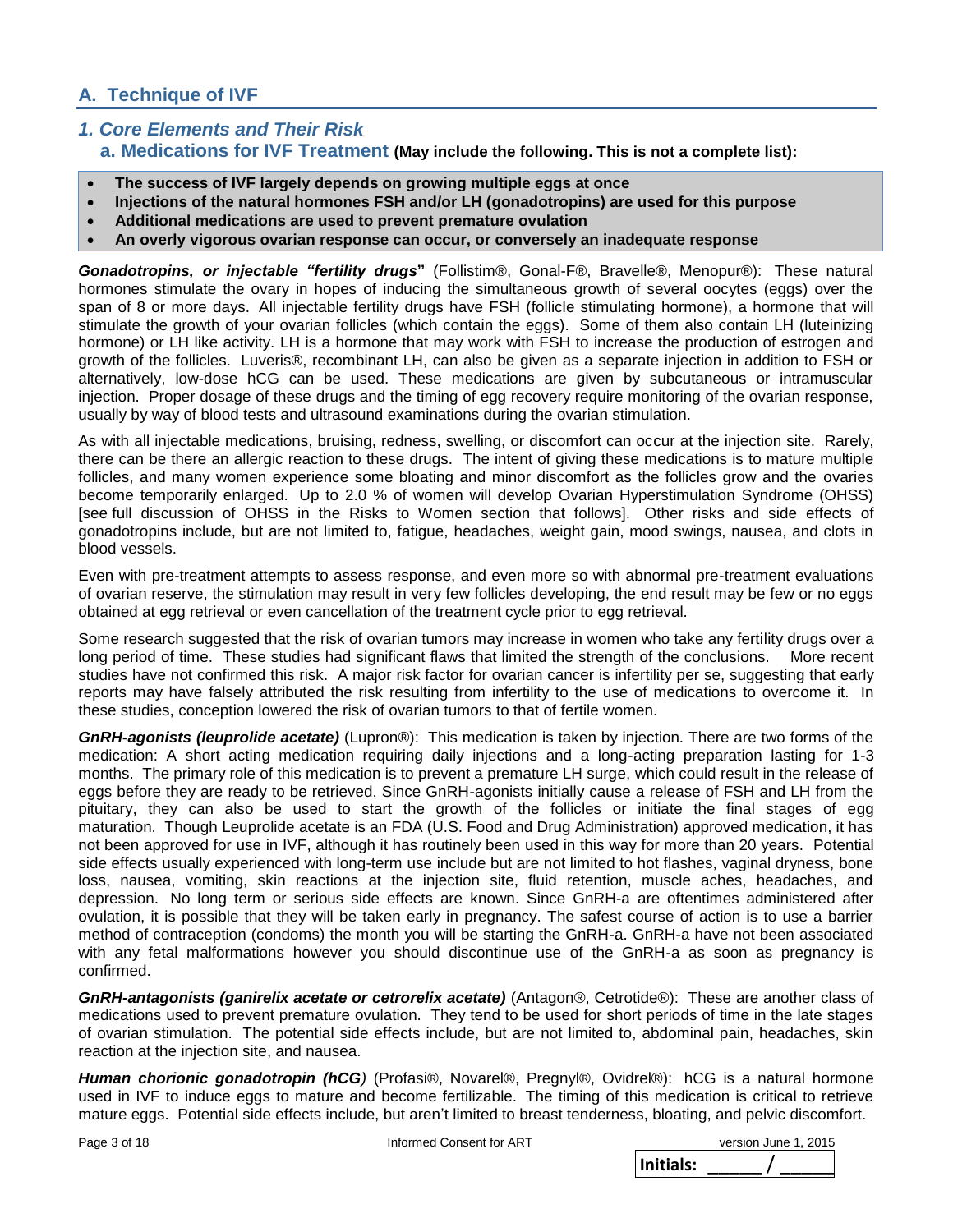*Progesterone, and in some cases, estradiol:* Progesterone and estradiol are hormones normally produced by the ovaries after ovulation. After egg retrieval in some women, the ovaries will not produce adequate amounts of these hormones for long enough to fully support a pregnancy. Accordingly, supplemental progesterone, and in some cases estradiol, are given to ensure adequate hormonal support of the uterine lining. Progesterone is usually given by injection or by the vaginal route (Endometrin®, Crinone®, Prochieve®, Prometrium®, or pharmacistcompounded suppositories) after egg retrieval. Progesterone is often continued for some weeks after a pregnancy has been confirmed. Progesterone has not been associated with an increase in fetal abnormalities. Side effects of progesterone include depression, sleepiness, allergic reaction and if given by intra-muscular injection includes the additional risk of infection or pain at the injection site. Estradiol, if given, can be by oral, trans-dermal, intramuscular, or vaginal administration. Side effects of estradiol include nausea, irritation at the application site if given by the trans-dermal route and the risk of blood clots or stroke.

*Oral contraceptive pills:* Some treatment protocols include oral contraceptive pills to be taken for 2 to 4 weeks before gonadotropin injections are started in order to suppress hormone production or to schedule a cycle. Side effects include unscheduled bleeding, headache, breast tenderness, nausea, swelling and the risk of blood clots or stroke.

*Other medications:* Antibiotics may be given for a short time during the treatment cycle to reduce the risk of infection associated with egg retrieval or embryo transfer. Antibiotic use may be associated with causing a yeast infection, nausea, vomiting, diarrhea, rashes, sensitivity to the sun, and allergic reactions. Anti-anxiety medications or muscle relaxants may be recommended prior to the embryo transfer; the most common side effect is drowsiness. Other medications such as steroids, heparin, low molecular weight heparin or aspirin may also be included in the treatment protocol.

## **b. Transvaginal Oocyte Retrieval**

- **Eggs are removed from the ovary with a needle under ultrasound guidance**
- **Anesthesia is provided to make this comfortable**
- **Injury and infection are rare**

Oocyte retrieval is the removal of eggs from the ovary. A transvaginal ultrasound probe is used to visualize the ovaries and the egg-containing follicles within the ovaries. A long needle, which can be seen on ultrasound, can be guided into each follicle and the contents aspirated. The aspirated material includes follicular fluid, eggs and granulosa (egg-supporting) cells. Rarely the ovaries are not accessible by the transvaginal route and laparoscopy or transabdominal retrieval is necessary. These procedures and risks will be discussed with you by your doctor if applicable. Anesthesia is generally used to reduce if not eliminate discomfort. Risks of egg retrieval include:

*Infection:* Bacteria normally present in the vagina may be inadvertently transferred into the abdominal cavity by the needle. These bacteria may cause an infection of the uterus, fallopian tubes, ovaries or other intra-abdominal organs. The estimated incidence of infection after egg retrieval is less than 0.5%. Treatment of infections could require the use of oral or intravenous antibiotics. Severe infections occasionally require surgery to remove infected tissue. Infections can have a negative impact on future fertility. Prophylactic antibiotics are sometimes used before the egg retrieval procedure to reduce the risk of pelvic or abdominal infection in patients at higher risk of this complication. Despite the use of antibiotics, there is no way to eliminate this risk completely.

*Bleeding:* The needle passes through the vaginal wall and into the ovary to obtain the eggs. Both of these structures contain blood vessels. In addition, there are other blood vessels nearby. Small amounts of blood loss are common during egg retrievals. The incidence of major bleeding problems has been estimated to be less than 0.1%. Major bleeding will frequently require surgical repair and possibly loss of the ovary. The need for blood transfusion is rare. (Although very rare, review of the world experience with IVF indicates that unrecognized bleeding has lead to death.)

*Trauma:* Despite the use of ultrasound guidance, it is possible to damage other intra-abdominal organs during the egg retrieval. Previous reports in the medical literature have noted damage to the bowel, appendix, bladder, ureters, and ovary. Damage to internal organs may result in the need for additional treatment such as surgery for repair or removal of the damaged organ. However, the risk of such trauma is low.

*Anesthesia:* The use of anesthesia during the egg retrieval can produce unintended complications such as an allergic reaction, low blood pressure, nausea or vomiting and in rare cases death.

*Failure*: It is possible that the aspiration will fail to obtain any eggs or the eggs may be abnormal or of poor quality and otherwise fail to produce a viable pregnancy.

|          | version June 1, 2015 |
|----------|----------------------|
| iitials: |                      |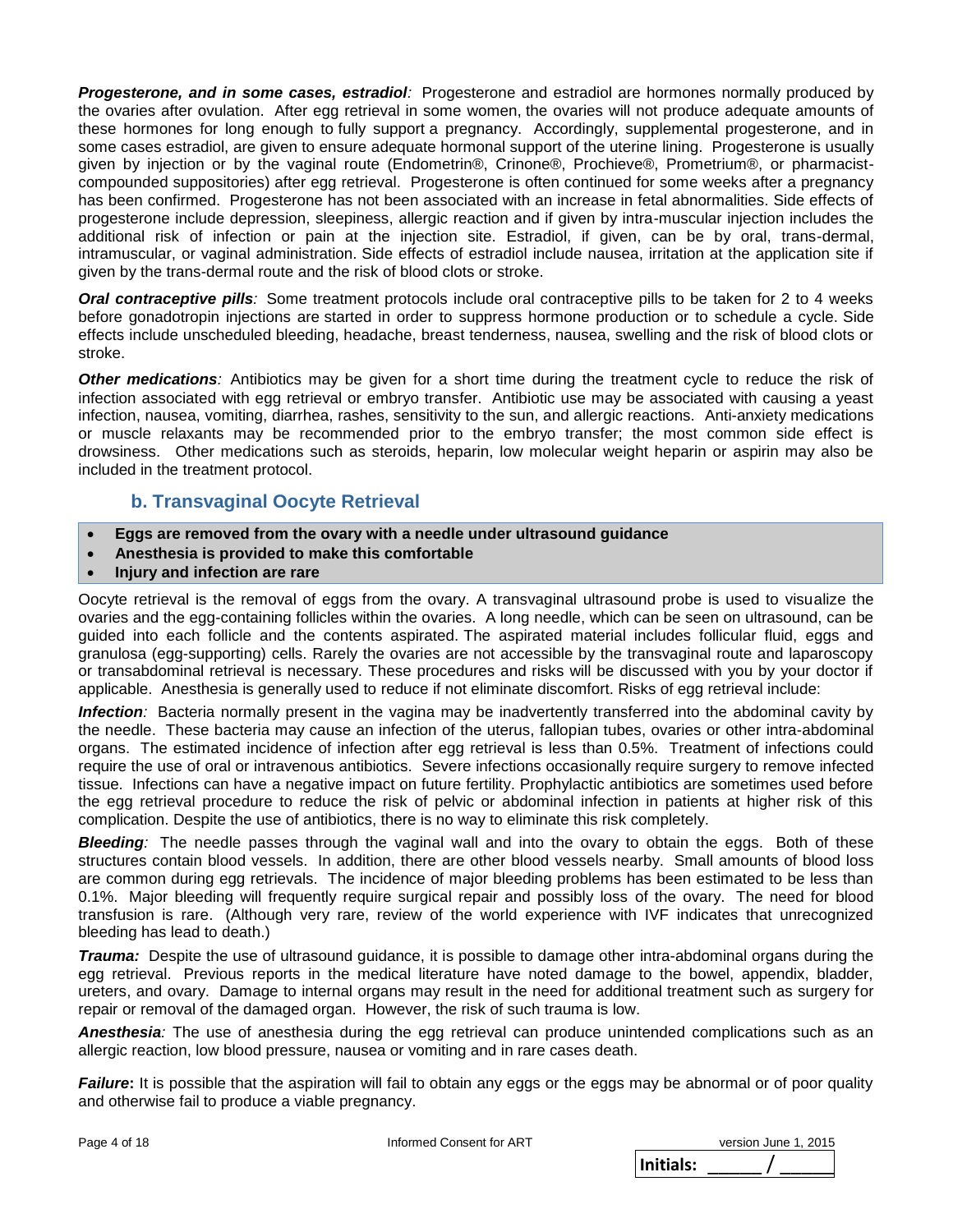## **C. In Vitro Fertilization and Embryo Culture**

- **Sperm and eggs are placed together in specialized conditions (culture media, controlled temperature, humidity and light) in hopes of fertilization**
- **Culture medium is designed to permit normal fertilization and early embryo development, but the content of the medium is not standardized.**
- **Embryo development helps distinguish embryos with more potential from those with less or none.**

After eggs are retrieved, they are transferred to the embryology laboratory where they are kept in conditions that support their needs and growth. The embryos are placed in small dishes or tubes containing "culture medium," which is special fluid developed to support development of the embryos made to resemble that found in the fallopian tube or uterus. The dishes containing the embryos are then placed into incubators, which control the temperature and atmospheric gasses the embryos experience.

A few hours after eggs are retrieved, sperm are placed in the culture medium with the eggs, or individual sperm are injected into each mature egg in a technique called Intracytoplasmic Sperm Injection (ICSI) (see below). The eggs are then returned to the incubator, where they remain to develop. Periodically over the next few days, the dishes are inspected so the development of the embryos can be assessed.

The following day after eggs have been inseminated or injected with a single sperm (ICSI), they are examined for signs that the process of fertilization is underway. At this stage, normal development is evident by the still single cell having 2 nuclei; this stage is called a zygote. Two days after insemination or ICSI, normal embryos have divided into about 4 cells. Three days after insemination or ICSI, normally developing embryos contain about 8 cells. Five days after insemination or ICSI, normally developing embryos have developed to the blastocyst stage, which is typified by an embryo that now has 80 or more cells, an inner fluid-filled cavity, and a small cluster of cells called the inner cell mass.

It is important to note that since many eggs and embryos are abnormal, it is expected that not all eggs will fertilize and not all embryos will divide at a normal rate. The chance that a developing embryo will produce a pregnancy is related to whether its development in the lab is normal, but this correlation is not perfect. This means that not all embryos developing at the normal rate are in fact also genetically normal, and not all poorly developing embryos are genetically abnormal. Nonetheless, their visual appearance is the most common and useful guide in the selection of the best embryo(s) for transfer. In spite of reasonable precautions, any of the following may occur in the lab that would prevent the establishment of a pregnancy:

- Fertilization of the egg(s) may fail to occur.
- One or more eggs may be fertilized abnormally resulting in an abnormal number of chromosomes in the embryo; these abnormal embryos will not be transferred.
- The fertilized eggs may degenerate before dividing into embryos, or embryonic development may fail to occur.
- Bacterial contamination or a lab accident may result in loss or damage to some or all of the eggs or embryos.
- Lab equipment may fail, and/or extended power losses can occur which could lead to the destruction of eggs, sperm and embryos.
- Other unforeseen circumstances may prevent any step of the procedure to be performed or prevent the establishment of a pregnancy.
- Hurricanes, floods, or other 'acts of God' (including bombings or other terrorist acts) could destroy the laboratory or its contents, including any sperm, eggs, or embryos being stored there.

Quality control in the lab is extremely important. Sometimes immature or unfertilized eggs, sperm or abnormal embryos (abnormally fertilized eggs or embryos whose lack of development indicates they are not of sufficient quality to be transferred) that would normally be discarded can be used for quality control. You are being asked to allow the clinic to use this material for quality control purposes before being discarded in accordance with normal laboratory procedures and applicable laws. None of this material will be utilized to establish a pregnancy or a cell line unless you sign other consent forms to allow the clinic to use your eggs, sperm or embryos for research purposes. Please indicate your choice below:

I / We hereby **CONSENT** I / We hereby **DO NOT CONSENT**

To allow the lab to utilize my/our immature or unfertilized eggs, left-over sperm or abnormal embryos for quality control/ training purposes before they are discarded in accordance with normal lab procedures and applicable laws.

| Patient:     | Partner:                 | Date:                |
|--------------|--------------------------|----------------------|
| Page 5 of 18 | Informed Consent for ART | version June 1, 2015 |
|              |                          | Initials:            |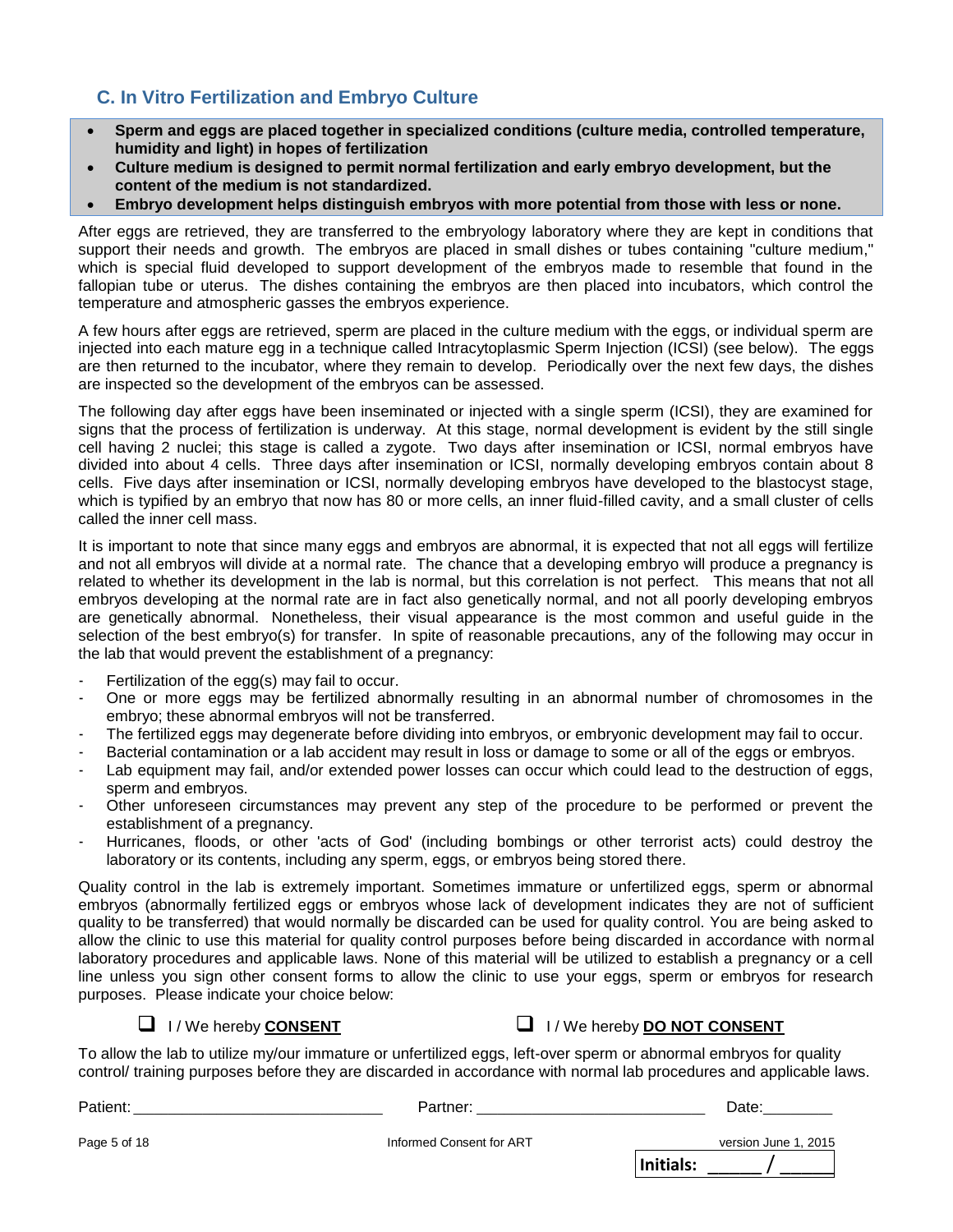## **d. Embryo transfer**

- **After a few days of development, the best appearing embryos are selected for transfer**
- **The number chosen influences the pregnancy rate and the multiple pregnancy rate**
- **A woman's age and embryo quality have the greatest influences on pregnancy outcome**
- **Embryos are placed in the uterine cavity with a thin tube**
- **Excess embryos of sufficient quality that are not transferred can be frozen**

After a few days of development, one or more embryos are selected for transfer to the uterine cavity. Embryos are placed in the uterine cavity with a thin tube (catheter). Ultrasound guidance may be used to help guide the catheter or confirm placement through the cervix and into the uterine cavity. Although the possibility of a complication from the embryo transfer is very rare, risks include infection and loss of, or damage to the embryos.

The number of embryos transferred influences the pregnancy rate and the multiple rate. The age of the woman and the appearance of the developing embryo have the greatest influence on pregnancy outcome and the chance for multiple pregnancy. While it is possible, it is unusual to develop more fetuses than the number of embryos transferred. It is critical to discuss with your doctor the number to be transferred before the transfer is done.

In an effort to help curtail the problem of multiple pregnancies (see multiple pregnancies), national guidelines published in 2006 recommend limits on the number of embryos to transfer (see Tables below). These limits should not be viewed as a recommendation on the number of embryos to transfer. These limits differ depending on the developmental stage and the quality of the embryos and take into account the patient's personal history.

| Favorable prognosis:<br>ASRM Recommended limits on number of embryos to transfer<br>• First IVF cycle or previous successful IVF cycle<br>• Good quality embryos |                |                   |                  |                   |                                                                       |
|------------------------------------------------------------------------------------------------------------------------------------------------------------------|----------------|-------------------|------------------|-------------------|-----------------------------------------------------------------------|
| Age                                                                                                                                                              | Day 3 Transfer |                   | Day 5 Transfer   |                   | • Excess embryos for cryopreservation                                 |
| <b>Prognosis</b>                                                                                                                                                 | Favorable      | <b>All Others</b> | <b>Favorable</b> | <b>All Others</b> |                                                                       |
| $35$                                                                                                                                                             | 1-2            |                   |                  |                   | • Donor egg cycle (use donor's age)                                   |
| $35 - 37$                                                                                                                                                        |                |                   |                  |                   | All others:                                                           |
| 38-40                                                                                                                                                            |                |                   |                  |                   | • Two or more previously failed IVF cycles                            |
| >40                                                                                                                                                              |                |                   |                  | 3                 | • Poor embryo quality<br>• Low chance of having embryos cryopreserved |
|                                                                                                                                                                  |                |                   |                  |                   |                                                                       |

In some cases, there will be additional embryos remaining in the lab after the transfer is completed. Depending on their developmental normalcy, it may be possible to freeze them for later use. (See section 2.c. for an in-depth discussion of embryo cryopreservation).

## **e. Hormonal support of the uterine lining**

- **Successful attachment of embryo(s) to the uterine lining depends on adequate hormonal support**
- **Progesterone, given by the intramuscular or vaginal route, is routinely given for this purpose**

Successful attachment of embryos to the uterine lining (endometrium) depends on adequate hormonal support of the lining. The critical hormones in this support are progesterone and estradiol. Normally, the ovary makes sufficient amounts of both hormones. However, in IVF cycles, this support is not always adequate. Therefore, progesterone is routinely given, and some clinics also prescribe estradiol. Progesterone is given by the intramuscular or vaginal route. Estradiol is given by the oral, vaginal, trans-dermal or intramuscular route. The duration of this support is from 2 to 10 weeks.

## *2. Additional Elements and their risk*

## **a. Intracytoplasmic Sperm Injection (ICSI)**

- **ICSI is used to increase the chance of fertilization when fertilization is predicted to be lower than normal**
- **Overall success rates with ICSI are slightly lower than for conventional insemination**
- **An increased risk of genetic defects in offspring is reported**
- **ICSI will not improve oocyte defects**

The use of ICSI provides an effective treatment for male factor infertility. The negative effects of abnormal semen characteristics and sperm quality on fertilization can be overcome with ICSI if viable sperm are available because the technique bypasses the shell around the egg (zona pellucida) and the egg membrane (oolemma) to deliver the sperm directly into the egg. ICSI involves the direct injection of a single sperm into the interior of an egg using an

| version June 1, 2015 |  |
|----------------------|--|
|                      |  |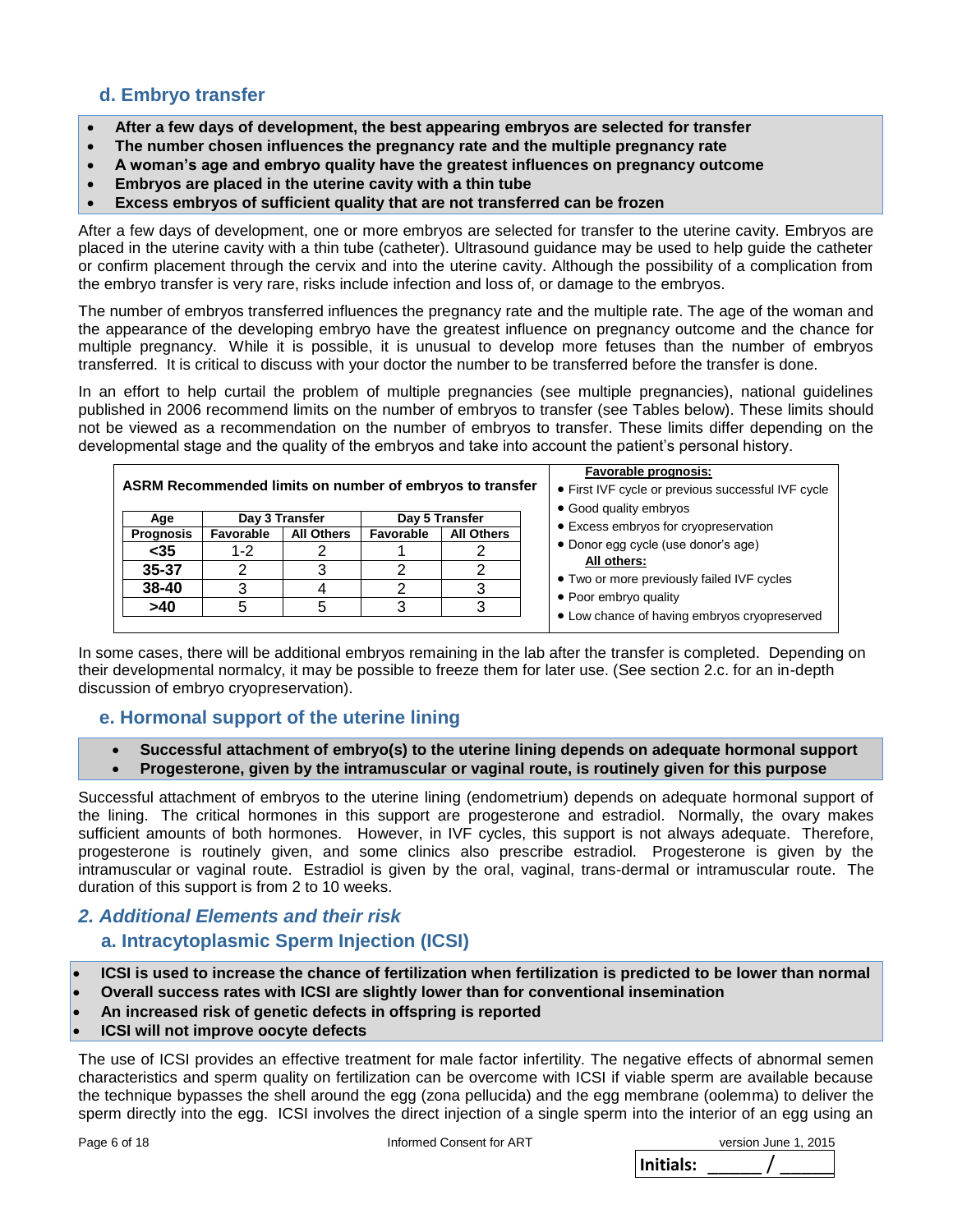extremely thin glass needle. ICSI allows couples with male factor infertility to achieve fertilization and live birth rates close to those achieved with in vitro fertilization (IVF) using conventional methods of fertilization in men with normal sperm counts. ICSI can be performed even in men with no sperm in the ejaculate if sperm can be successfully collected from the epididymis or the testis.

Reports on the risk of birth defects associated with ICSI (compared to those associated with conventional fertilization in IVF cycles) have yielded conflicting results. The most comprehensive study conducted thus far, based on data from five-year-old children, has suggested that ICSI is associated with an increased risk of certain major congenital anomalies. However, whether the association is due to the ICSI procedure itself, or to inherent sperm defects, could not be determined because the study did not distinguish between male factor conditions and other causes of infertility. Note that even if there is an increased risk of congenital malformations in children conceived with ICSI, the risk is relatively low (4.2% versus ~3% of those conceived naturally). The impact of ICSI on the intellectual and motor development of children conceived via ICSI also has been controversial. An early report suggested that development in such children lagged significantly behind that of children resulting from conventional IVF or those conceived naturally. However, more recent studies from larger groups, using standardized criteria for evaluation, have not detected any differences in the development or the abilities of children born after ICSI, conventional IVF, or natural conception.

The prevalence of sex chromosome abnormalities in children conceived via ICSI is higher than observed in the general IVF population, but the absolute difference between the two groups is small (0.8% to 1.0% in ICSI offspring vs. 0.2% in the general IVF population). The reason for the increased prevalence of chromosomal anomalies observed in ICSI offspring is not clear. Whereas it may result from the ICSI procedure itself, it might also reflect a direct paternal effect. Men with sperm problems (low count, poor motility, and/or abnormal shape) are more likely themselves to have genetic abnormalities and often produce sperm with abnormal chromosomes; the sex chromosomes (X and Y) in the sperm of men with abnormal semen parameters appear especially prone to abnormalities. If sperm with abnormal chromosomes produce pregnancies, these pregnancies will likely carry these same defects. The prevalence of translocations (a re-arrangement of chromosomes that increases the risk of abnormal chromosomes in egg or sperm and can cause miscarriage) of paternal origin and of de novo balanced translocations in ICSI offspring (0.36%) also appears higher than in the general population (0.07%).

Some men are infertile because the tubes connecting the testes to the penis did not form correctly. This condition, called congenital bilateral absence of the vas deferens (CBAVD), can be bypassed by aspirating sperm directly from the testicles or epididymis, and using them in IVF with ICSI to achieve fertilization. However, men with CBAVD are affected with a mild form of cystic fibrosis (CF), and this gene will be passed on to their offspring. All men with CVABD, as well as their partners, should be tested for CF gene mutations prior to treatment, so that the risk of their offspring having CF can be estimated and appropriate testing performed. It is important to understand that there may be CF gene mutations that are not detectable by current testing and parents who test negative for CF mutations can still have children affected with CF.

Some men have no sperm in their ejaculate because their testes do not produce adequate quantities (nonobstructive azoospermia). This can be due to a number of reasons such as prior radiation, chemotherapy or undescended testicles. In some men, small deletions on their Y chromosome lead to extremely low or absent sperm counts. Testicular biopsy and successful retrieval of viable sperm can be used to fertilize eggs with ICSI. However, any sperm containing a Y chromosomal microdeletion will be transmitted to the offspring. Thus the risk that male offspring might later manifest disorders including infertility is very real. However, men without a detectable deletion by blood testing can generate offspring having a Y chromosome microdeletion, because the chromosomes in the sperm may not be the same as those seen when tested by a blood test.

## **b. Assisted Hatching**

**Assisted Hatching involves making a hole in the outer shell (zona pellucida) that surrounds the embryo** 

**Hatching may make it easier for embryos to escape from the shell that surrounds them.**

The cells that make up the early embryo are enclosed within a flexible membrane (shell) called the zona pellucida. During normal development, a portion of this membrane dissolves, allowing the embryonic cells to escape or "hatch" out of the shell. Only upon hatching can the embryonic cells implant within the wall of the uterus to form a pregnancy.

Assisted hatching is the laboratory technique in which an embryologist makes an artificial opening in the shell of the embryo. The hatching is usually performed on the day of transfer, prior to loading the embryo into the transfer catheter. The opening can be made by mechanical means (slicing with a needle or burning the shell with a laser) or chemical means by dissolving a small hole in the shell with a dilute acid solution.

Page 7 of 18 Informed Consent for ART

|           | version June 1, 2015 |
|-----------|----------------------|
| Initials: |                      |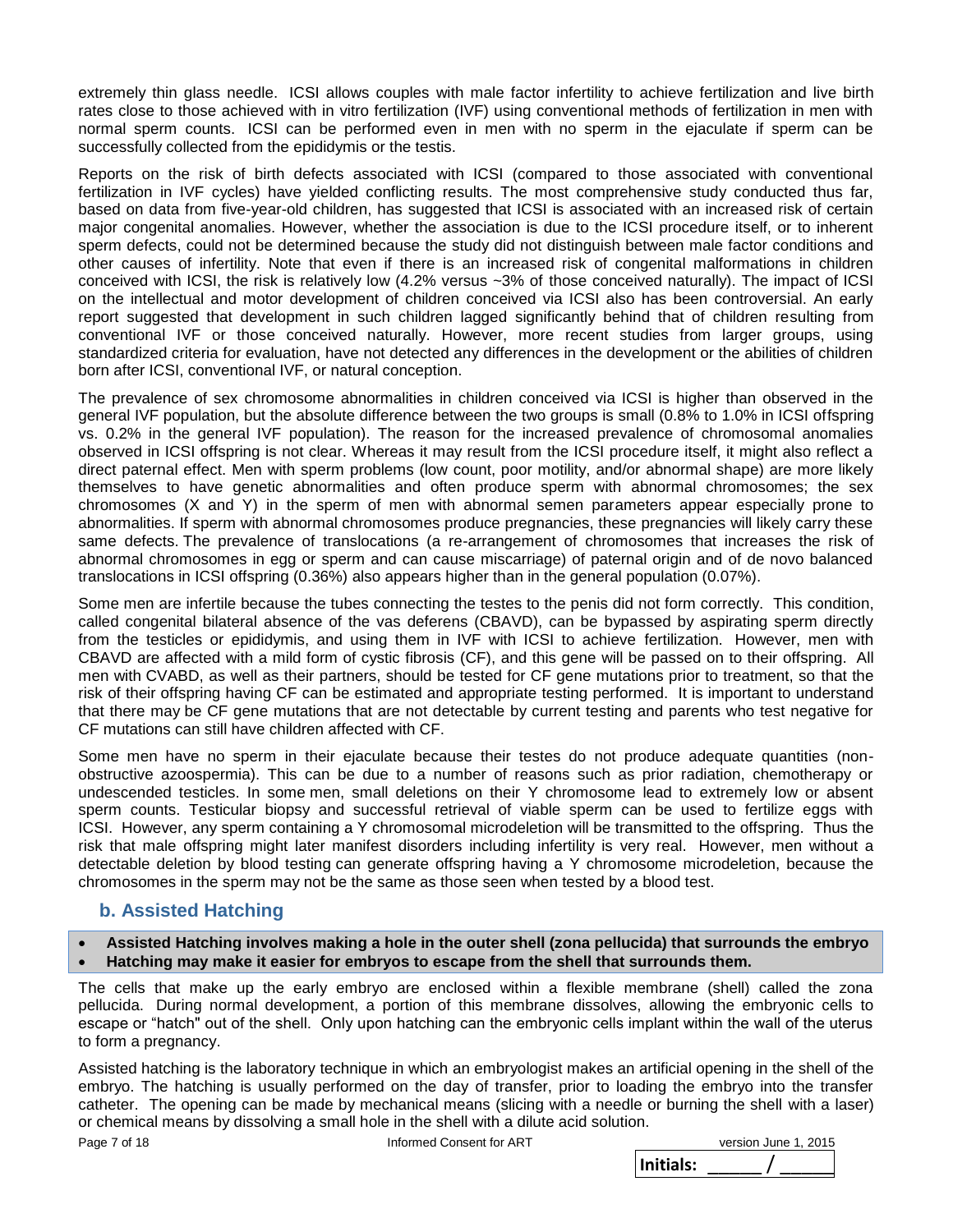Some programs have incorporated artificial or "assisted hatching" into their treatment protocols because they believe it improves implantation rates, and ultimately, live birth rates although definitive evidence of this is lacking.

Risks that may be associated with assisted hatching include damage to the embryo resulting in loss of embryonic cells, or destruction or death of the embryo. Artificial manipulation of the zygote may increase the rates of monozygotic (identical) twinning which are significantly more complicated pregnancies. There may be other risks not yet known.

## **c. Embryo Cryopreservation**

- **Freezing of viable untransferred embryos provides additional chances for pregnancy.**
- **Frozen embryos do not always survive the process of freezing and thawing.**
- **Freezing of eggs before fertilization is currently less successful than freezing of embryos.**
- **Ethical and legal dilemmas can arise when couples separate or divorce; disposition agreements are essential.**
- **It is the responsibility of each couple with frozen embryos to remain in contact with the clinic.**

Freezing (or "cryopreservation") of embryos is a common procedure. Since multiple eggs (oocytes) are often produced during ovarian stimulation, on occasion there are more embryos available than are considered appropriate for transfer to the uterus. These embryos, if viable, can be frozen for future use. This saves the expense and inconvenience of stimulation to obtain additional eggs in the future. Furthermore, the availability of cryopreservation permits patients to transfer fewer embryos during a fresh cycle, reducing the risk of high-order multiple gestations (triplets or greater). Other possible reasons for cryopreservation of embryos include freezing all embryos in the initial cycle to prevent severe ovarian hyperstimulation syndrome (OHSS), or if a couple were concerned that their future fertility potential might be reduced due to necessary medical treatment (e.g., cancer therapy or surgery). The pregnancy success rates for cryopreserved embryos transferred into the human uterus can vary from practice to practice. Overall pregnancy rates at the national level with frozen embryos are lower than with fresh embryos. This, at least in part, results from the routine selection of the best-looking embryos for fresh transfer, reserving the 'second-best' for freezing. There is some evidence that pregnancy rates are similar when there is no such selection.

#### *Indications:*

- To reduce the risks of multiple gestation
- To preserve fertility potential in the face of certain necessary medical procedures
- To increase the chance of having one or more pregnancies from a single cycle of ovarian stimulation
- To minimize the medical risk and cost to the patient by decreasing the number of stimulated cycles and egg retrievals
- To temporarily delay pregnancy and decrease the risks of hyperstimulation (OHSS- see below) by freezing all embryos, when this risk is high.

*Risks of embryo cryopreservation:* There are several techniques for embryo cryopreservation, and research is ongoing. Traditional methods include "slow," graduated freezing in a computerized setting, and "rapid" freezing methods, called "vitrification." Current techniques deliver a high percentage of viable embryos thawed after cryopreservation, but there can be no certainty that embryos will thaw normally, nor be viable enough to divide and eventually implant in the uterus. Cryopreservation techniques could theoretically be injurious to the embryo. Extensive animal data (through several generations), and limited human data, do not indicate any likelihood that children born of embryos that have been cryopreserved and thawed will experience greater risk of abnormalities than those born of fresh embryos. However, until very large numbers of children have been born following freezing and thawing of embryos, it is not possible to be certain the rate of abnormalities is no different from the normal rate.

*If you choose to freeze embryos, you MUST complete a Disposition for Embryos statement before freezing. This statement outlines the choices you have with regard to the disposition of embryos in a variety of situations that may arise. This statement is attached at the end of this consent form. You are free to submit a statement at a later time indicating different choices, provided you both agree in writing. It is also incumbent upon you to remain in touch with the clinic regarding your residence, and to pay for storage charges as they come due.*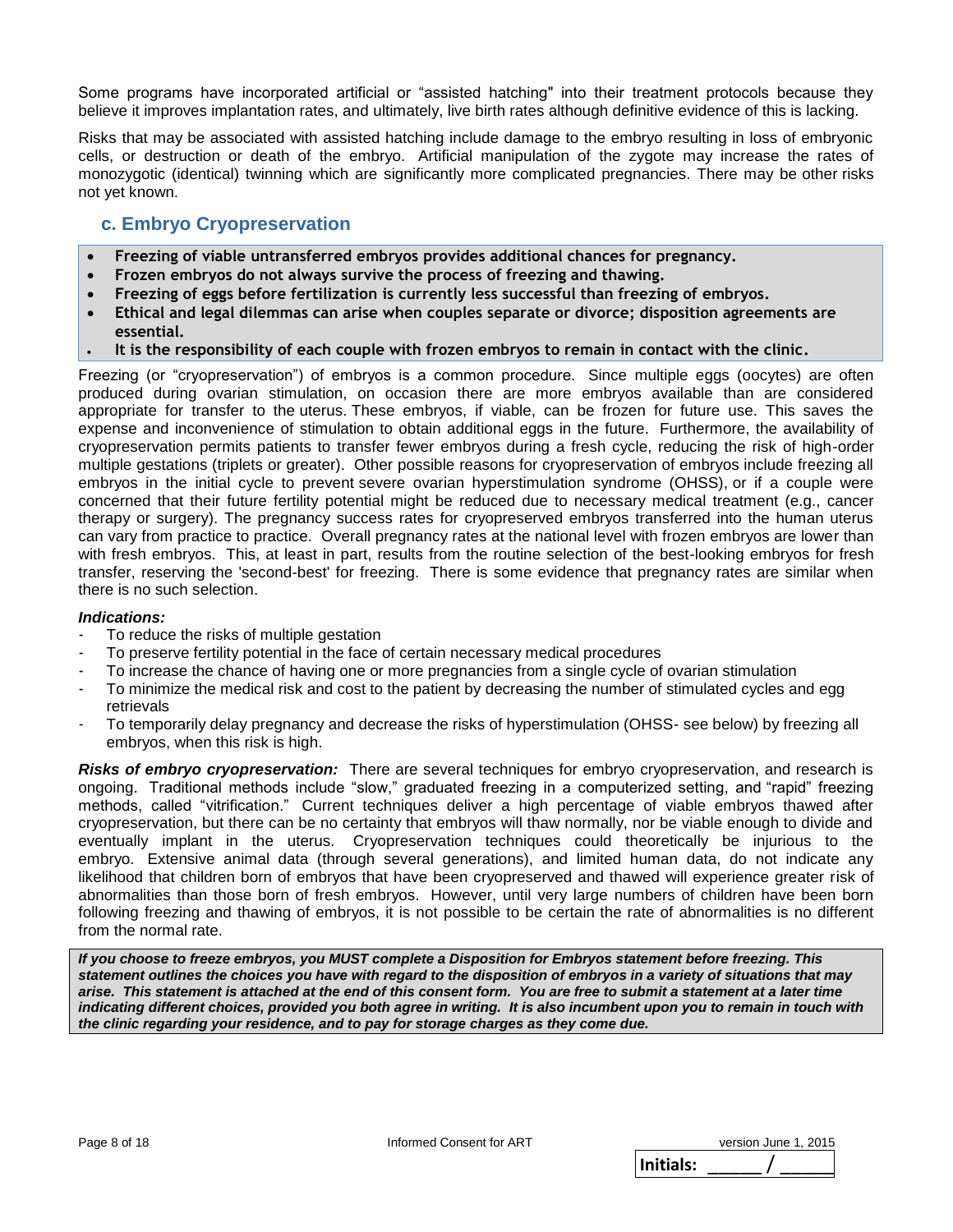### **B. Risks to the Woman**

#### *1. Ovarian Hyperstimulation Syndrome*

To increase the number of eggs that develop, a series of hormone shots are given to support the simultaneous growth of numerous follicles instead of just one. The hormones used in this regimen are known to have, or suspected of having a variety of side effects, some minor and some potentially major.

The most serious side effect of ovarian stimulation is ovarian hyperstimulation syndrome (OHSS). Its symptoms can include increased ovarian size, nausea and vomiting, accumulation of fluid in the abdomen, breathing difficulties, an increased concentration of red blood cells, kidney and liver problems, and in the most severe cases, blood clots, kidney failure, or death. The severe cases affect only a very small percentage of women who undergo in vitro fertilization—0.2 percent or less of all treatment cycles—and the very severe are an even smaller percentage. Only about 1.4 in 100,000 cycles has lead to kidney failure, for example. OHSS occurs at two stages: early, 1 to 5 days after egg retrieval (as a result of the hCG trigger); and late, 10 to 15 days after retrieval (as a result of the hCG if pregnancy occurs). The risk of severe complications is about 4 to 12 times higher if pregnancy occurs which is why sometimes no embryo transfer is performed to reduce the possibility of this occurring.

#### *2. Cancer*

Many have worried that the use of fertility drugs could lead to an increased risk of cancer—in particular, breast, ovarian, and uterine (including endometrial) cancers. One must be careful in interpreting epidemiological studies of women taking fertility drugs, because all of these cancers are more common in women with infertility, so merely comparing women taking fertility drugs with women in the general population inevitably shows an increased incidence of cancer. When the analysis takes into account the increased cancer risk due to infertility per se, the evidence does not support a relationship between fertility drugs and an increased prevalence of breast or ovarian cancer. More research is required to examine what the long-term impact fertility drugs may be on breast and ovarian cancer prevalence rates. For uterine cancer, the numbers are too small to achieve statistical significance, but it is at least possible that use of fertility drugs may indeed cause some increased risk of uterine cancer.

#### *3. Risks of Pregnancy*

Pregnancies that occur with IVF are associated with increased risks of certain conditions (see Table below from the Executive Summary of a National Institute of Child Health and Human Development Workshop held in September 2005, as reported in the journal Obstetrics & Gynecology, vol. 109, no. 4, pages 967-77, 2007). Some of these risks stem from the higher average age of women pregnant by IVF and the fact that the underlying cause of infertility may be the cause of the increased risk of pregnancy complications. There may be additional risks related to the IVF procedure per se, but it is difficult to assign the relative contributions.

| <b>Maternal Risks</b>       | Absolute Risk (%) in<br><b>IVF-conceived Pregnancies</b> | <b>Relative Risk (vs. non</b><br><b>IVF-conceived Pregnancies)</b> |
|-----------------------------|----------------------------------------------------------|--------------------------------------------------------------------|
| Pre-eclampsia               | 10.3%                                                    | $1.6(1.2 - 2.0)$                                                   |
| Placenta previa             | 2.4%                                                     | $2.9(1.5-5.4)$                                                     |
| Placental abruption         | $2.2\%$                                                  | $2.4(1.1-5.2)$                                                     |
| <b>Gestational diabetes</b> | 6.8%                                                     | $2.0(1.4-3.0)$                                                     |
| Cesarean delivery *         | 26.7%                                                    | $2.1(1.7 - 2.6)$                                                   |

#### **Potential Risks in Singleton IVF-conceived Pregnancies**

In this table, the Absolute risk is the percent of IVF Pregnancies in which the risk occurred. The Relative Risk is the risk in IVF versus the risk in non-IVF pregnancies; for example, a relative risk of 2.0 indicates that twice as many IVF pregnancies experience this risk as compared to non-IVF pregnancies. The numbers in parentheses (called the "Confidence Interval") indicate the range in which the actual Relative Risk lies. \* Please note that most experts believe the rate of Cesarean delivery to be well above the 26.7% rate quoted here.

Currently more than 30% of IVF pregnancies are twins or higher-order multiple gestations (triplets or greater), and about half of all IVF babies are a result of multiple gestations. Identical twinning occurs in 1.5% to 4.5% of IVF pregnancies. IVF twins deliver on average three weeks earlier and weigh 1,000 gm less than IVF singletons. Of note, IVF twins do as well as spontaneously conceived twins. Triplet (and greater) pregnancies deliver before 32 weeks (7 months) in almost half of cases.

Additionally, while embryos are transferred directly into the uterus with IVF, ectopic (tubal, cervical and abdominal) pregnancies as well as abnormal intra-uterine pregnancies have occurred either alone or concurrently with a normal intra-uterine pregnancy. These abnormal pregnancies oftentimes require medical treatments with methotrexate (a weak chemotherapy drug) or surgery to treat the abnormal pregnancy. Side effects of methotrexate include nausea or vomiting, diarrhea, cramping, mouth ulcers, headache, skin rash, sensitivity to the sun and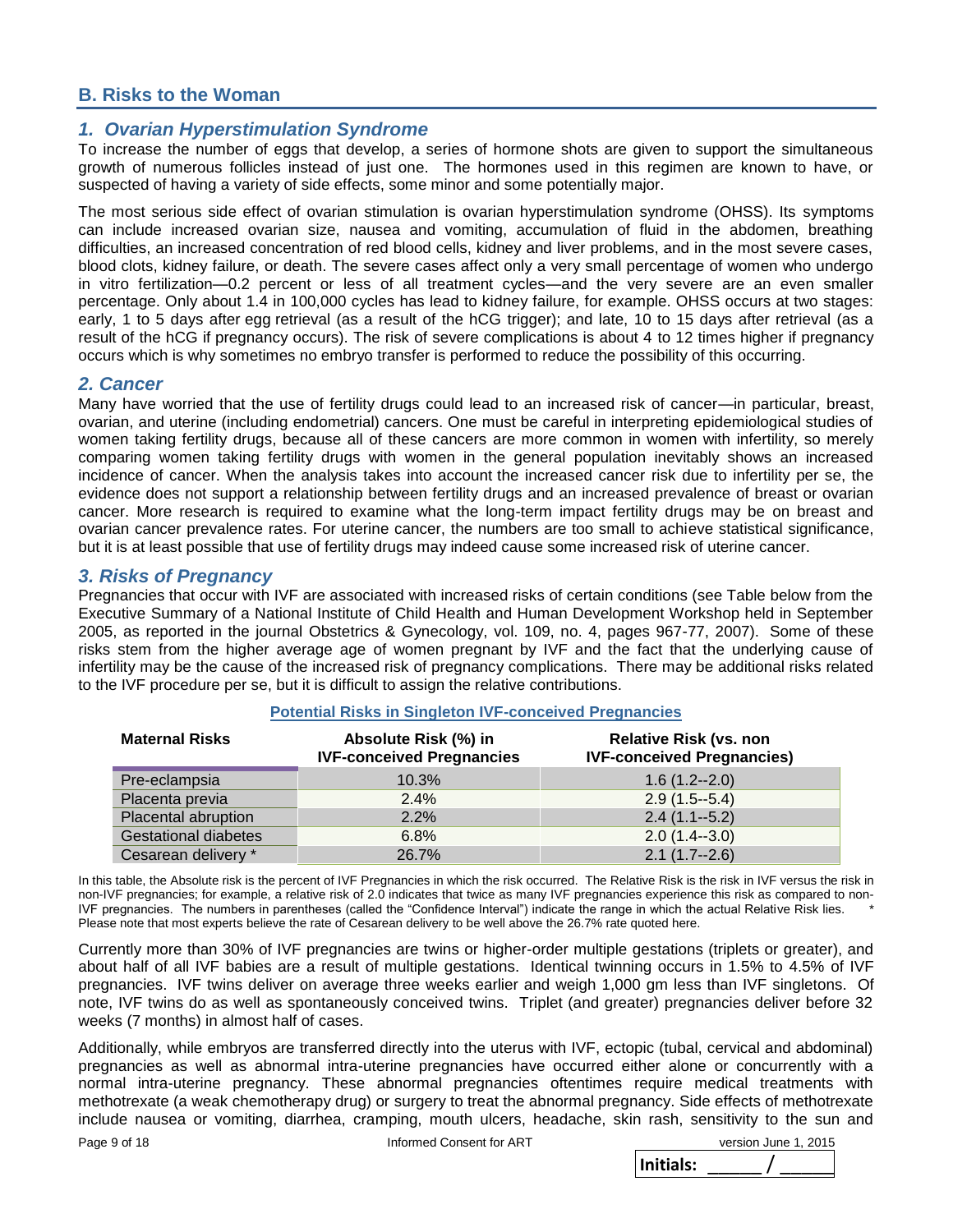temporary abnormalities in liver function tests. Risks of surgery include the risks of anesthesia, scar tissue formation inside the uterus, infection, bleeding and injury to any internal organs.

## **C. Risks to Offspring**

- **IVF babies may be at a slight increased risk for birth defects**
- **The risk for a multiple pregnancy is significantly higher for patients undergoing IVF, even when only one embryo is transferred**
- **Multiple pregnancies are the greatest risk for babies following IVF**
- **Some risk may also stem from the underlying infertile state, or from the IVF techniques, or both**

#### **Potential Risks in Singleton IVF Pregnancies**

| <b>Perinatal Risks</b>                   | Absolute Risk (%) in IVF<br><b>Pregnancies</b> | <b>Relative Risk (vs. non-IVF</b><br><b>Pregnancies)</b> |  |
|------------------------------------------|------------------------------------------------|----------------------------------------------------------|--|
| Preterm birth                            | 11.5%                                          | $2.0(1.7-2.2)$                                           |  |
| Low birth weight $(< 2500$ g)            | 9.5%                                           | $1.8(1.4-2.2)$                                           |  |
| Very low birth weight (< 1500 g)         | 2.5%                                           | $2.7(2.3-3.1)$                                           |  |
| Small for gestational age                | 14.6%                                          | $1.6(1.3-2.0)$                                           |  |
| NICU (intensive care) admission          | 17.8%                                          | $1.6(1.3-2.0)$                                           |  |
| <b>Stillbirth</b>                        | 1.2%                                           | $2.6(1.8-3.6)$                                           |  |
| Neonatal mortality                       | 0.6%                                           | $2.0(1.2-3.4)$                                           |  |
| Cerebral palsy                           | 0.4%                                           | $2.8(1.3-5.8)$                                           |  |
| Genetic risks                            |                                                |                                                          |  |
| -imprinting disorder                     | 0.03%                                          | 17.8 (1.8--432.9)                                        |  |
| -major birth defect                      | 4.3%                                           | $1.5(1.3-1.8)$                                           |  |
| -chromosomal abnormalities (after ICSI): |                                                |                                                          |  |
| -of a sex chromosome                     | 0.6%                                           | 3.0                                                      |  |
| -of another chromosome                   | 0.4%                                           | 5.7                                                      |  |

In this table, the Absolute risk is the percent of IVF Pregnancies in which the risk occurred. The Relative Risk is the risk in IVF versus the risk in non-IVF pregnancies; for example, a relative risk of 2.0 indicates that twice as many IVF pregnancies experience this risk as compared to non-IVF pregnancies. The numbers in parentheses (called the "Confidence Interval") indicate the range in which the actual Relative Risk lies.

#### *1. Overall Risks.*

Since the first birth of an IVF baby in 1978, more than 3 million children have been born worldwide following IVF treatments. Numerous studies have been conducted to assess the overall health of IVF children and the majority of studies on the safety of IVF have been reassuring. As more time has passed and the dataset has enlarged, some studies have raised doubts about the equivalence of risks for IVF babies as compared to naturally conceived babies.

A major problem in interpreting the data arises from the fact that comparing a group of infertile couples to a group of normally fertile couples is not the proper comparison to make if one wants to assess the risk that IVF technology engenders. Infertile couples, by definition, do not have normal reproductive function and might be expected to have babies with more abnormalities than a group of normally fertile couples. This said, even if the studies suggesting an increased risk to babies born after IVF prove to be true, the absolute risk of any abnormal outcome appears to be small.

Singletons conceived with IVF tend to be born slightly earlier than naturally conceived babies (39.1 weeks as compared to 39.5 weeks). IVF twins are not born earlier or later than naturally conceived twins. The risk of a singleton IVF conceived baby being born with a birth weight under 5 pounds nine ounces (2500 grams) is 12.5% vs. 7% in naturally conceived singletons.

#### *2. Birth Defects.*

The risk of birth defects in the normal population is 2-3 %. In IVF babies the birth defect rate may be 2.6-3.9%. The difference is seen predominately in singleton males. Studies to date have not been large enough to prove a link between IVF treatment and specific types of birth defects.

*Imprinting Disorders.* These are rare disorders having to do with whether a maternal or paternal gene is inappropriately expressed. In two studies approximately 4% of children with the imprinting disorder called Beckwith-Weidemann Syndrome were born after IVF, which is more than expected. A large Danish study however found no increased risk of imprinting disorders in children conceived with the assistance of IVF. Since the incidence

Page 10 of 18 Informed Consent for ART version June 1, 2015  **Initials:** \_\_\_\_\_ / \_\_\_\_\_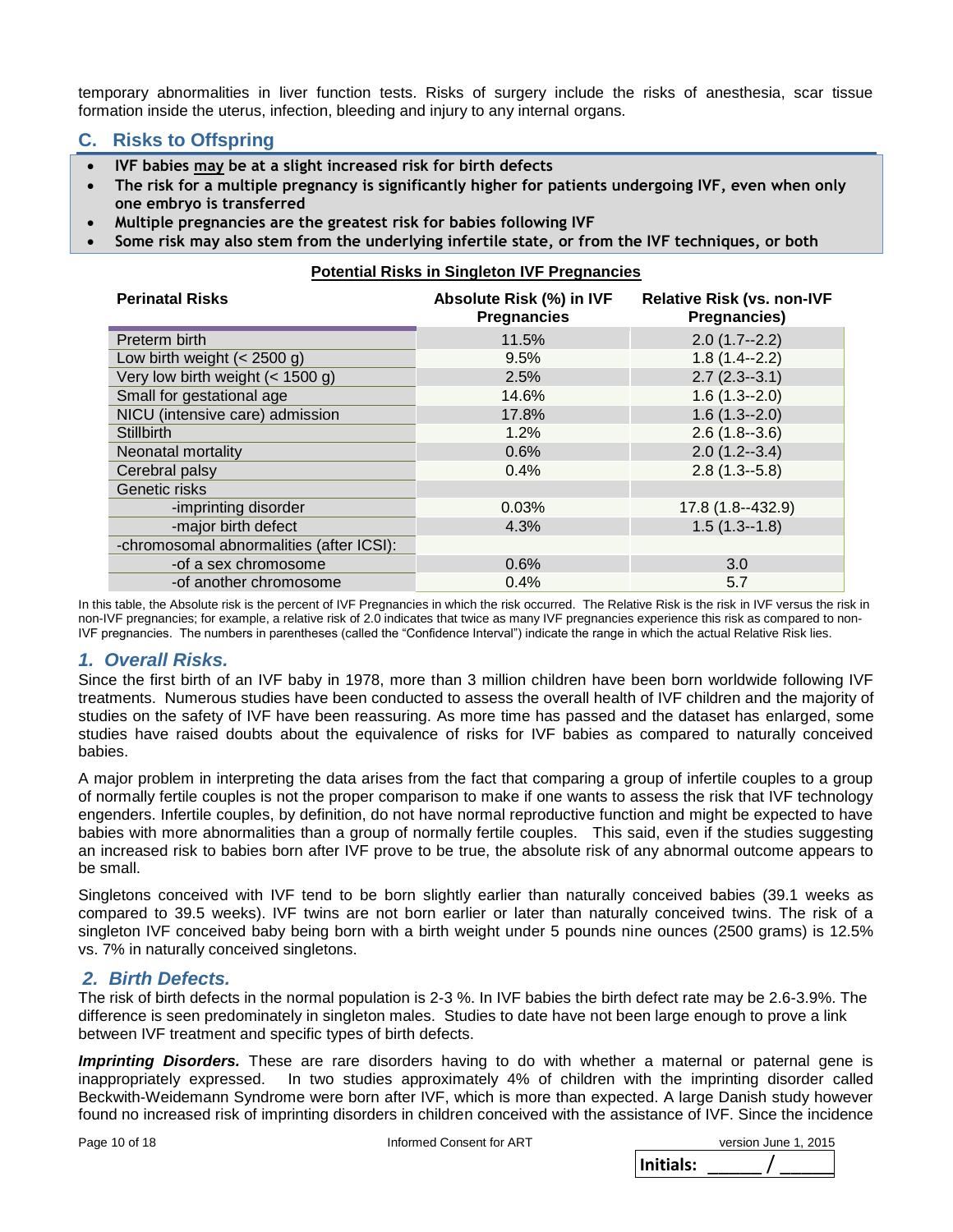of this syndrome in the general population is 1/15,000, even if there is a 2 to 5-fold increase to 2-5/15,000, this absolute risk is very low.

*Childhood cancers.* Most studies have not reported an increased risk with the exception of retinoblastoma: In one study in the Netherlands, five cases were reported after IVF treatment which is 5 to 7 times more than expected.

*Infant Development.* In general, studies of long-term developmental outcomes have been reassuring so far; most children are doing well. However, these studies are difficult to do and suffer from limitations. A more recent study with better methodology reports an increased risk of cerebral palsy (3.7 fold) and developmental delay (4 fold), but most of this stemmed from the prematurity and low birth weight that was a consequence of multiple pregnancy.

### *3. Risks of a Multiple Pregnancy*

The most important maternal complications associated with multiple gestation are preterm labor and delivery, preeclampsia, and gestational diabetes (see prior section on Risks to Woman). Others include gall bladder problems, skin problems, excess weight gain, anemia, excessive nausea and vomiting, and exacerbation of pregnancy-associated gastrointestinal symptoms including reflux and constipation. Chronic back pain, intermittent heartburn, postpartum laxity of the abdominal wall, and umbilical hernias also can occur. Triplets and above increase the risk to the mother of more significant complications including post-partum hemorrhage and transfusion.

Prematurity accounts for most of the excess perinatal morbidity and mortality associated with multiple gestations. Moreover, IVF pregnancies are associated with an increased risk of prematurity, independent of maternal age and fetal numbers. Fetal growth problems and discordant growth among the fetuses also result in perinatal morbidity and mortality. Multifetal pregnancy reduction (where one or more fetuses are selectively terminated) reduces, but does not eliminate, the risk of these complications.

Fetal death rates for singleton, twin, and triplet pregnancies are 4.3 per 1,000, 15.5 per 1,000, and 21 per 1,000, respectively. The death of one or more fetuses in a multiple gestation (vanishing twin) is more common in the first trimester and may be observed in up to 25% of pregnancies after IVF. Loss of a fetus in the first trimester is unlikely to adversely affect the surviving fetus or mother. No excess perinatal or maternal morbidity has been described resulting from a "vanishing" embryo.

Demise of a single fetus in a twin pregnancy after the first trimester is more common when they share a placenta, ranging in incidence from 0.5% to 6.8%, and may cause harm to the remaining fetus.

Multiple fetuses (including twins) that share the same placenta have additional risks. Twin-twin transfusion syndrome in which there is an imbalance of circulation between the fetuses may occur in up to 20% of twins sharing a placenta. Excess or insufficient amniotic fluid may result from twin-to-twin transfusion syndrome. Twins sharing the same placenta have a higher frequency of birth defects compared to pregnancies having two placentas. Twins sharing the same placenta appear to occur more frequently after blastocyst transfer.

Placenta previa (placenta extends over the cervical opening) and vasa previa (where one or more of the blood vessels extends over the cervical opening) are more common complications in multiple gestations. Abruptio placenta (premature separation of the placenta) also is more common and postpartum hemorrhage may complicate 12% of multifetal deliveries. Consequences of multiple gestations include the major sequelae of prematurity (cerebral palsy, retinopathy of prematurity and chronic lung disease) as well as those of fetal growth restriction (polycythemia, hypoglycemia, necrotizing enterocolitis). It is unclear to what extent multiple gestations themselves affect neuro-behavioral development in the absence of these complications. Rearing of twins and high-order multiples may generate physical, emotional, and financial stresses, and the incidence of maternal depression and anxiety is increased in women raising multiples. At mid-childhood, prematurely born offspring from multiple gestations have lower IQ scores, and multiple birth children have an increase in behavioral problems compared with singletons. It is not clear to what extent these risks are affected by IVF per se.

*The Option of Selective Reduction:* Pregnancies that have more than 2 fetuses are considered an adverse outcome of infertility treatment. The greater the number of fetuses within the uterus, the greater is the risk for adverse perinatal and maternal outcomes. Patients with more than twins are faced with the options of continuing the pregnancy with all risks previously described, terminating the entire pregnancy, or reducing the number of fetuses in an effort to decrease the risk of maternal and perinatal morbidity and mortality. Multifetal pregnancy reduction (MFPR) decreases risks associated with preterm delivery, but often creates profound ethical dilemmas. Pregnancy loss is the main risk of MFPR. However, current data suggest that such complications have decreased as experience with the procedure has grown. The risk of loss of the pregnancy after MFPR is approximately 1%.

In general, the risk of loss after MFPR increases if the number of fetuses at the beginning of the procedure is more than three. While there is little difference between the loss rates observed when the final number of viable fetuses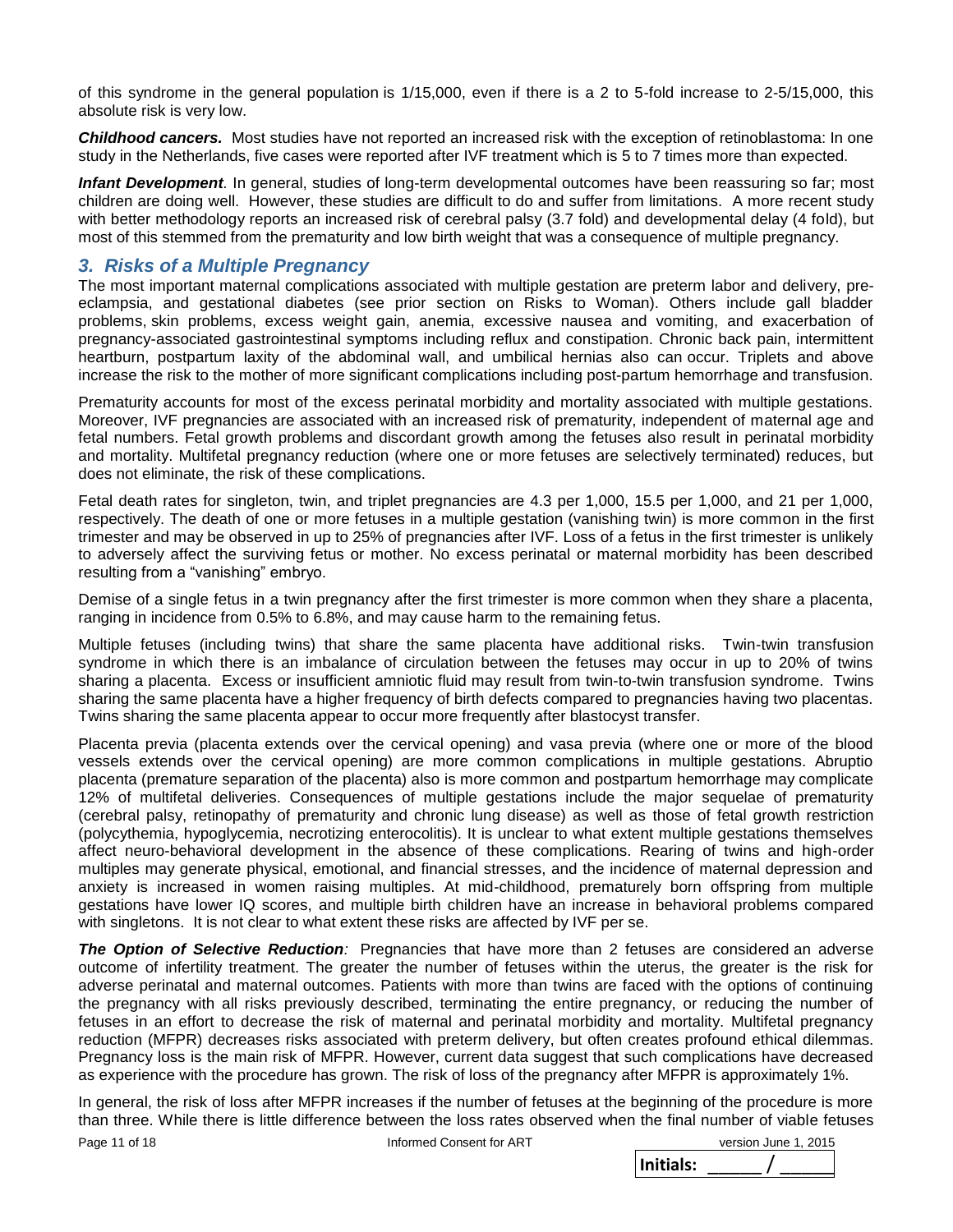is two or one, the loss rate is higher in pregnancies reduced to triplets. Pregnancies that are reduced to twins appear to do as well as spontaneously conceived twin gestations, although an increased risk of having a small for gestational age fetus is increased when the starting number is over four. The benefit of MFPR can be documented in triplet and higher-order gestations because reduction prolongs the length of gestation of the surviving fetuses. (This has been demonstrated for triplets; triplets have a 30-35% risk of birth under 32 weeks compared to twins which is 7 to 10%)

## **D. Ethical and Religious Considerations in Infertility Treatment**

Infertility treatment can raise concerns and questions of an ethical or religious nature for some patients. The technique of in vitro fertilization (IVF) involves the creation of human embryos outside the body, and can involve the production of excess embryos and/or 'high-order' multiple pregnancy (triplets or more). We encourage patients and their spouses or partners who so desire to consult with trusted members of their religious or ethics community for guidance on their infertility treatment.

## **E. Psychosocial Effects of Infertility Treatment**

A diagnosis of infertility can be a devastating and life-altering event that impacts on many aspects of a patient's life. Infertility and its treatment can affect a patient and her spouse or partner medically, financially, socially, emotionally and psychologically. Feelings of anxiousness, depression, isolation, and helplessness are not uncommon among patients undergoing infertility treatment. Strained and stressful relations with spouses, partners and other loved ones are not uncommon as treatment gets underway and progresses.

Our health care team is available to address the emotional, as well as physical symptoms that can accompany infertility. In addition to working with our health care team to minimize the emotional impacts of infertility treatments, patients may also consider working with mental health professionals who are specially trained in the area of infertility care.

While it is normal to experience emotional ups and downs when pursuing infertility treatment, it is important to recognize when these feelings are of a severe nature. If you experience any of the following symptoms over a prolonged period of time, you may benefit from working with a mental health professional:

- Loss of interest in usual activities
- Depression that doesn't lift
- Strained interpersonal relationships (with partner, family, friends and/or colleagues)
- Difficulty thinking of anything other than your infertility
- High levels of anxiety.
- Diminished ability to accomplish tasks
- Difficulty with concentration
- Change in your sleep patterns (difficulty falling asleep or staying asleep, early morning awakening, sleeping more than usual for you)
- Change in your appetite or weight (increase or decrease)
- Increased use of drugs or alcohol
- Thoughts about death or suicide
- Social isolation
- Persistent feelings of pessimism, guilt, or worthlessness
- Persistent feelings of bitterness or anger

Our health care team can assist you in locating a qualified mental health professional who is familiar with the emotional experience of infertility, or you can contact a national support group such as RESOLVE, [\(www.resolve.org,](http://www.resolve.org/) Tel. 1-888-623-0744) or The American Fertility Association (AFA), [\(www.theafa.org,](http://www.theafa.org/) Tel: 1-888- 917-3777).

## **F. Alternatives to IVF**

There are alternatives to IVF treatment including gamete Intrafallopian transfer (GIFT), zygote intrafallopian transfer (ZIFT) or tubal embryo transfer (TET) where eggs and sperm, fertilized eggs or developing embryos, respectively, are placed into the fallopian tube(s). Using donor sperm, donor eggs, adoption, or not pursuing treatment are also options. Gametes (sperm and/or eggs), instead of embryos may be frozen for future attempts at pregnancy in an effort to avoid potential future legal or ethical issues relating to disposition of any cryopreserved embryos. Sperm freezing, but not egg freezing, has been an established procedure for many decades. Egg freezing is considered an experimental procedure at this time.

## **G. Reporting Outcomes**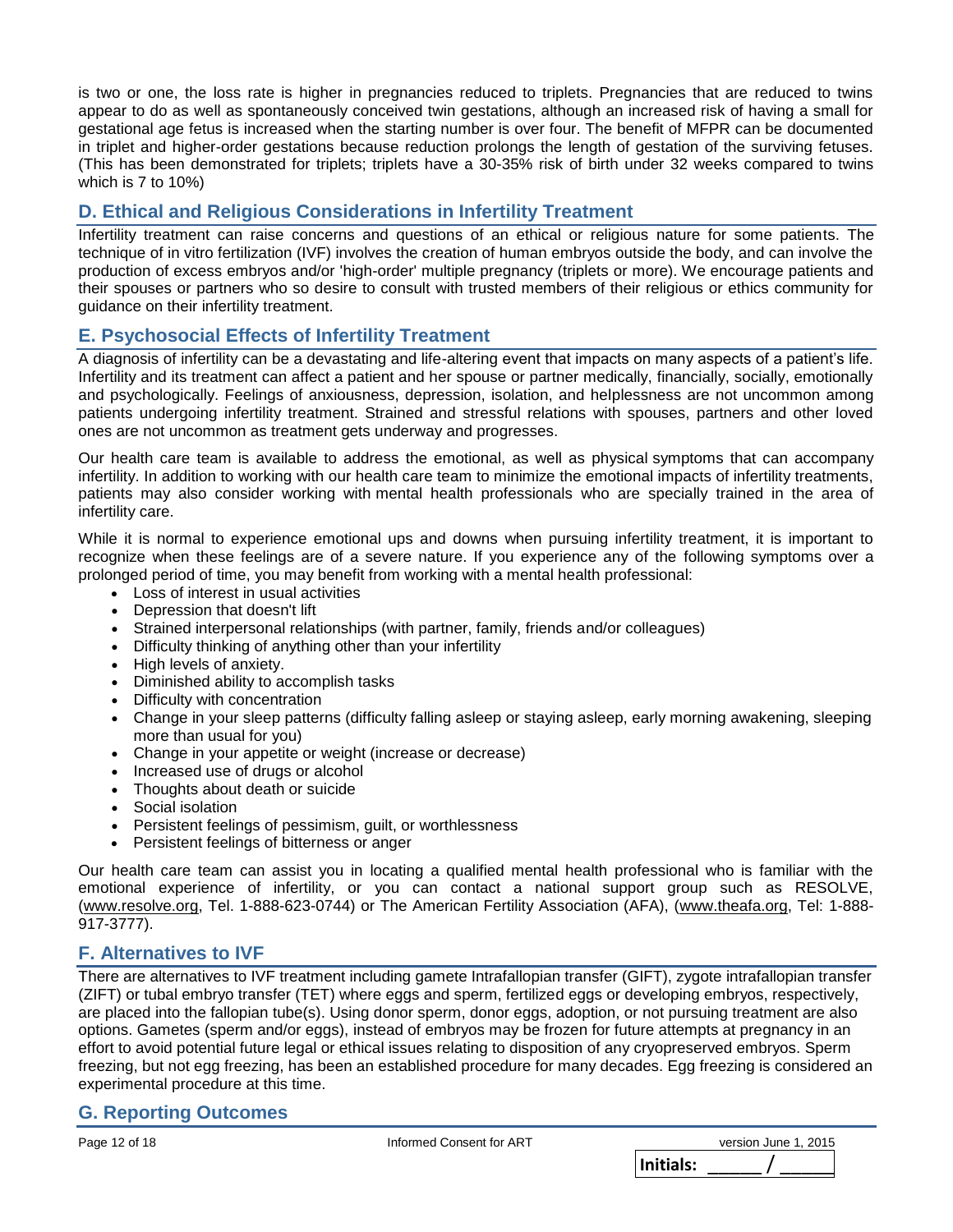The 1992 Fertility Clinic Success Rate and Certification Act requires the Centers for Disease Control and Prevention (CDC) to collect cycle-specific data as well as pregnancy outcome on all assisted reproductive technology cycles performed in the United States each year and requires them to report success rates using these data. Consequently, data from my/our IVF procedure will be provided to the CDC, and to the Society of Assisted Reproductive Technologies (SART) of the American Society of Reproductive Medicine (ASRM) (if my/our clinic is a member of this organization). The CDC may request additional information from the treatment center or contact the me/us directly for additional follow-up. Additionally, my/our information may be used and disclosed in accordance with HIPAA guidelines in order to perform research or quality control. All information used for research will be deidentified prior to publication. De-identification is a process intended to prevent the data associated with my/our treatment being used to identify me/us as individuals.

## **H. References:**

*General IVF overviews available on the internet* <http://www.sart.org/>

<http://www.cdc.gov/art/>

<http://www.resolve.org/site/PageServer>

#### *Number of Embryos to Transfer*

Guidelines on number of embryos transferred. The Practice Committee of the American Society for Reproductive Medicine and the Practice Committee of the Society for Assisted Reproductive Technology. Fertil Steril 2006; 86 (suppl 4): S51-S52.

#### *Culturing Embryos to the Blastocyst Stage*

Blastocyst culture and transfer in clinical-assisted reproduction. The Practice Committee of the American Society for Reproductive Medicine and the Practice Committee of the Society for Assisted Reproductive Technology. Fertil Steril 2006; 86 (suppl 4): S89-S92.

#### *Intracytoplasmic sperm injection*

Genetic considerations related to intracytoplasmic sperm injection (ICSI). The Practice Committee of the American Society for Reproductive Medicine and the Practice Committee of the Society for Assisted Reproductive Technology. Fertil Steril 2006; 86 (suppl 4): S103-S105.

#### *Embryo hatching*

The role of assisted hatching in in vitro fertilization: a review of the literature. A Committee opinion. The Practice Committee of the American Society for Reproductive Medicine and the Practice Committee of the Society for Assisted Reproductive Technology. Fertil Steril 2006; 86 (suppl. 4): S124-S126.

#### *Ovarian Hyperstimulation*

Ovarian hyperstimulation syndrome. The Practice Committees of the American Society for Reproductive Medicine. Fertil Steril 2006; 86 (suppl 4): S178-S183.

#### *Risks of pregnancy*

Infertility, assisted reproductive technology, and adverse pregnancy outcomes. Executive Summary of a National Institute of Child Health and Human Development Workshop. Reddy UM, Wapner RJ, Rebar RW, Tasca RJ. Obstet Gynecol 2007; 109(4):967-77.

#### *Risks to offspring*

Infertility, assisted reproductive technology, and adverse pregnancy outcomes. Executive Summary of a National Institute of Child Health and Human Development Workshop. Reddy UM, Wapner RJ, Rebar RW, Tasca RJ. Obstet Gynecol 2007; 109(4):967-77.

Multiple pregnancy associated with infertility therapy. The Practice Committees of the American Society for Reproductive Medicine Fertil Steril 2006; 86 (suppl 4): S106-S110.

Imprinting diseases and IVF: A Danish National IVF cohort study. Lidegaard O, Pinborg A and Anderson AN. Human Reproduction 2005; 20(4):950-954.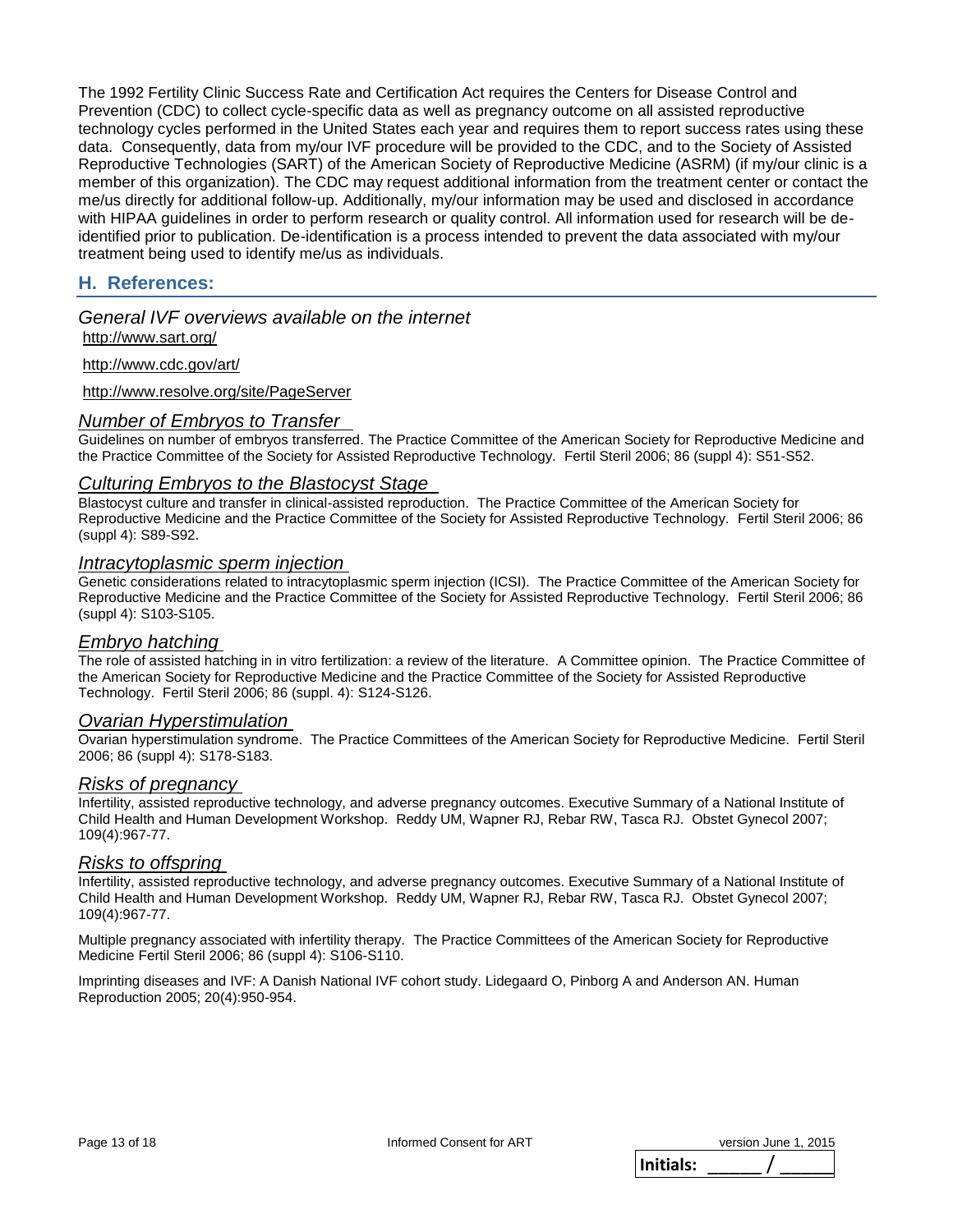#### **OPTIONS FOR SPERM AND EMBRYO CRYOPRESERVATION**

**Choose ONE of the following options for sperm cryopreservation.**

| I request that Ovagen Fertility LLC freeze my semen as sperm back-up for our current In Vitro Fertilization<br>(IVF) cycle. I will be given an informed consent to sign at the time of sperm cryopreservation. I<br>understand it is my responsibility to schedule the appointment for sperm cryopreservation at least one<br>week prior to my partner's egg retrieval.                                                                                                              |      |                     |      |      |
|--------------------------------------------------------------------------------------------------------------------------------------------------------------------------------------------------------------------------------------------------------------------------------------------------------------------------------------------------------------------------------------------------------------------------------------------------------------------------------------|------|---------------------|------|------|
| I request <b>NOT</b> to freeze my sperm for back-up for this current In Vitro Fertilization (IVF) cycle.                                                                                                                                                                                                                                                                                                                                                                             |      |                     |      |      |
| Choose ONE of the following options for embryo cryopreservation.                                                                                                                                                                                                                                                                                                                                                                                                                     |      |                     |      |      |
| 1. Inseminate all eggs; freeze any blastocysts that develop from remaining embryos after embryo transfer.                                                                                                                                                                                                                                                                                                                                                                            |      |                     |      |      |
| Patient                                                                                                                                                                                                                                                                                                                                                                                                                                                                              |      | Partner             | Date |      |
| 2. Inseminate ____ eggs and freeze all other mature eggs; freeze any blastocysts that develop from<br>remaining embryos after embryo transfer.                                                                                                                                                                                                                                                                                                                                       |      |                     |      |      |
| Patient                                                                                                                                                                                                                                                                                                                                                                                                                                                                              |      | Partner             | Date |      |
| 3. Inseminate all eggs; freeze any blastocysts that develop from remaining embryos after embryo transfer<br>for anonymous donation to another infertile couple(s). If we choose this option, an additional consent<br>for embryo donation and additional bloodwork is required. I will not be charged for cryopreservation,<br>embryo storage, or the blood testing.<br>Patient<br>4. Inseminate all eggs; discard any embryos remaining after embryo transfer. Do not cryopreserve. |      | Partner             | Date |      |
| Patient                                                                                                                                                                                                                                                                                                                                                                                                                                                                              |      | Partner             | Date |      |
| Inseminate _______ eggs, and discard the rest with the intention of transferring ______ embryos at the time<br>5.<br>of embryo transfer. Discard any embryos remaining in culture after transfer. Do not cryopreserve.                                                                                                                                                                                                                                                               |      |                     |      |      |
| Patient<br>This agreement will be governed by and construed in accordance with the laws of the state of Tennessee,<br>which is the place of operation of OVAGEN FERTILITY.                                                                                                                                                                                                                                                                                                           |      | Partner             | Date |      |
| Patient's signature                                                                                                                                                                                                                                                                                                                                                                                                                                                                  | Date | Partner's signature |      | Date |
| Physician/IVF Nurse signature                                                                                                                                                                                                                                                                                                                                                                                                                                                        | Date |                     |      |      |
| If you choose to freeze embryos, you MUST complete and notarize the Disposition for Embryos statement<br>below before you begin your IVF stimulation. This statement outlines the choices you have with regard to                                                                                                                                                                                                                                                                    |      |                     |      |      |

*below before you begin your IVF stimulation. This statement outlines the choices you have with regard to the disposition of your cryopreserved embryos in a variety of situations that may arise. You are free to submit another statement at a later time indicating different choices, provided you both agree in writing. It is also incumbent upon you to remain in touch with the clinic regarding your residence, and to pay for storage charges as they come due.*

| Page 14 of 18 | Informed Consent for ART |           | version June 1, 2015 |
|---------------|--------------------------|-----------|----------------------|
|               |                          | Initials: |                      |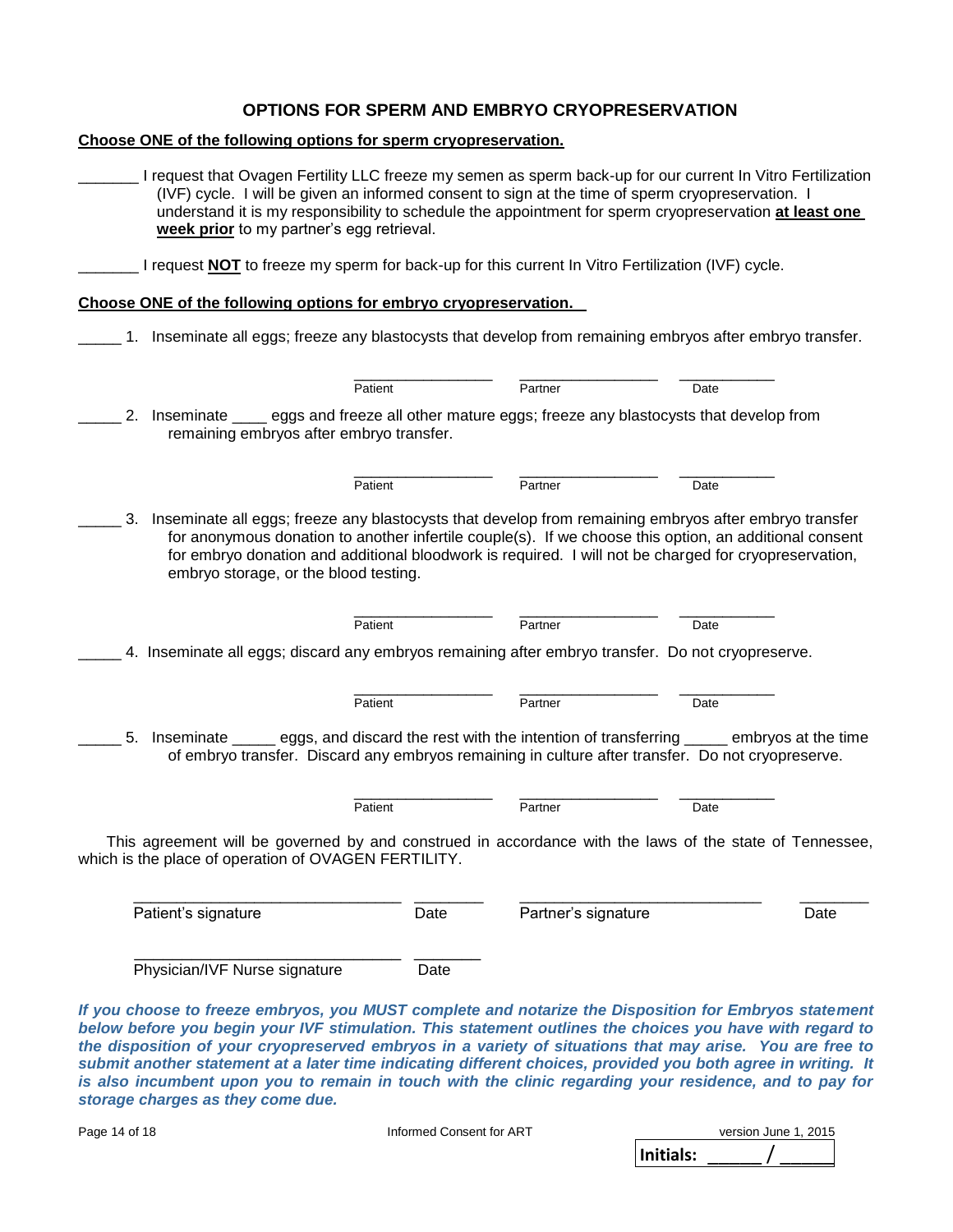## *Disposition of Embryos*

Because of the possibility of you and/or your partner's separation, divorce, death or incapacitation after embryos have been produced, it is important to decide on the disposition of any embryos (fresh or cryopreserved) that remain in the laboratory in these situations. Since this is a rapidly evolving field, both medically and legally, the clinic cannot guarantee what the available or acceptable avenues for disposition will be at any future date.

Currently, the alternatives are:

- 1. Discarding the cryopreserved embryo(s)
- 2. Donating the cryopreserved embryo(s) for approved research studies.
- 3. Donating the cryopreserved embryos to another couple in order to attempt pregnancy. (In this case, you are required to undergo additional infectious disease testing and screening due to Federal or State requirements.)
- 4. Use by one partner with the contemporaneous permission of the other for that use.

This agreement provides several choices for disposition of embryos in these circumstances (death of the patient or the patient's spouse or partner, separation or divorce of the patient and her spouse/partner, successful completion of IVF treatment, decision to discontinue IVF treatment, and by failure to pay fees for frozen storage).

I/We agree that in the absence of a more recent written and witnessed consent form, the Clinic is authorized to act on our choices indicated below, so far as it is practical.

**Default Disposition: I/We understand and agree that in the event none of our elected choices are available, as determined by the clinic, the clinic is authorized, without further notice to us, to thaw and discard our embryos.**

**I/We also agree that in the event that either our chosen dispositional choices are not available or we fail to preserve any choices made herein, whether through nonpayment of storage fees or otherwise, the clinic is authorized to thaw and discard our embryos.**

### Note:

- Embryos cannot be used to produce pregnancy against the wishes of the partner.
- Embryo donation to achieve a pregnancy is regulated by the FDA. Certain screening and testing of the persons providing the sperm and eggs are required before donation can occur.
- You are free to revise the choices you indicate here at any time by completing another form and having it notarized.
- If your embryos were formed using gametes (eggs or sperm) from a known third party donor, your instruction to donate these embryos to another couple or individual must be consistent with and in accordance with any and all prior agreements made with the gamete donor(s).
- Your wills should also include your wishes on disposition of the embryos and be consistent with this consent form.
- Please check the appropriate box in each section to delineate your wishes and initial the bottom of each page.
- **Special note for embryos created with gamete donors**: If your embryos were formed using gametes (eggs or sperm) from a known third party donor, your instruction to donate these embryos to another couple or individual must be consistent with and in accordance with any and all prior agreements made with the gamete donor(s). If anonymous donor gametes were used, written authorization from the gamete donor must be obtained to use these gametes for anything other than reproduction or destruction of the embryos.

## Death of Patient

In the event the patient dies prior to use of all the embryos, we agree that the disposition of any embryos should be handled in the following manner (check only one box):

- Award to patient's spouse or partner, which gives complete control for any purpose, including implantation, donation, or disposal. This would entail maintaining the embryos in storage, and the fees and other payments due the lab for these cryopreservation services.
- $\Box$  Thaw and discard the embryos.
- $\Box$  Donate the embryos anonymously to other infertile couple(s) or individual(s) for reproductive purposes.
- $\Box$  Award for research purposes, which may result in the destruction of the embryos but will not result in the birth of a child.

| Initials: | version June 1, 2015 |
|-----------|----------------------|
|           |                      |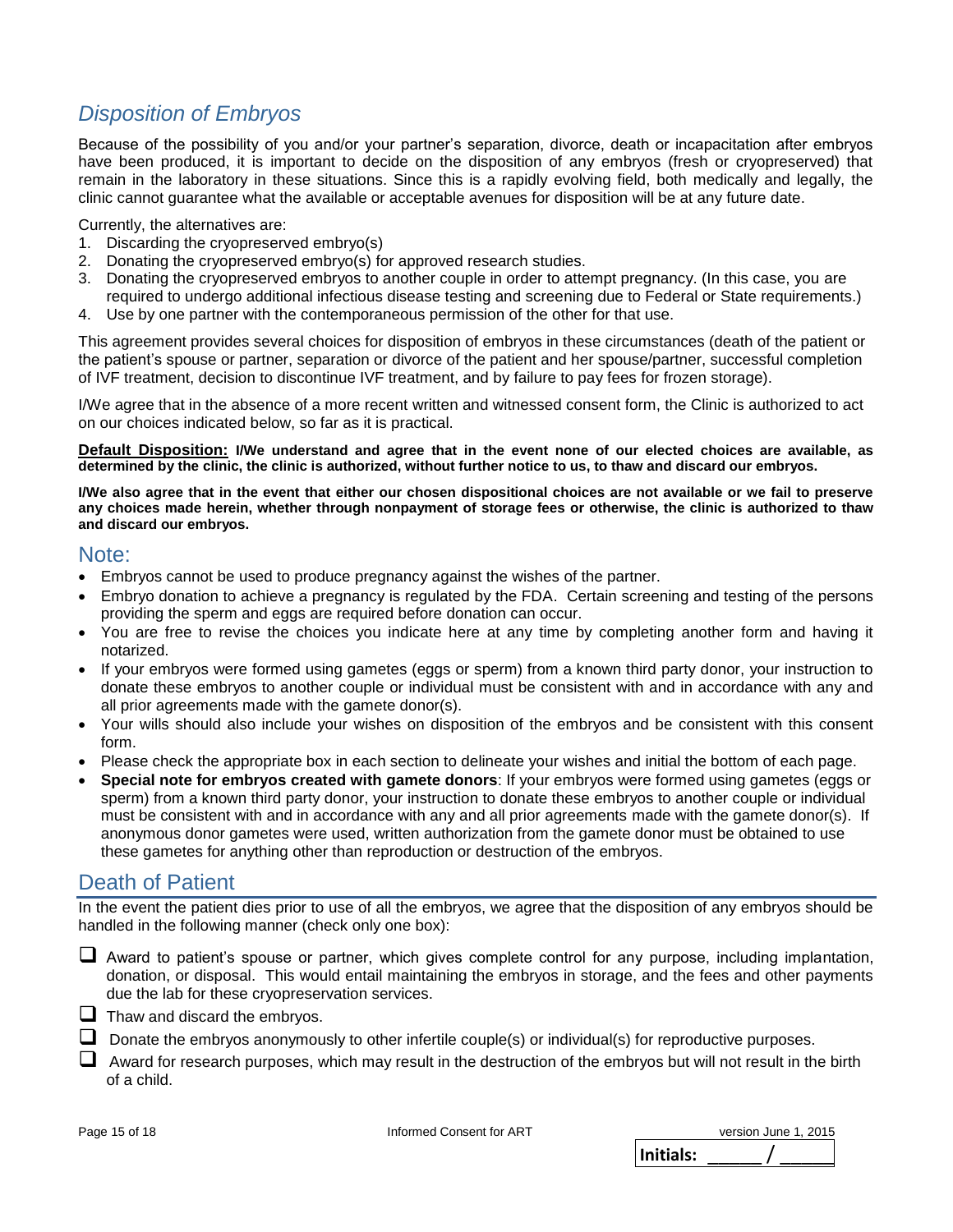## Death of Spouse or Partner

| Death of Spouse or Partner                                                                                                                                                                                                                                  |
|-------------------------------------------------------------------------------------------------------------------------------------------------------------------------------------------------------------------------------------------------------------|
| In the event the patient's spouse or partner dies prior to use of all the embryos, we agree that the disposition of any<br>embryos should be handled in the following manner (check one box only):                                                          |
| Award to patient, which gives complete control for any purpose, including implantation, donation, or disposal.<br>This would entail maintaining the embryos in storage, and the fees and other payments due the lab for these<br>cryopreservation services. |
| $\Box$ Thaw and discard the embryos.                                                                                                                                                                                                                        |
| $\Box$ Donate the embryos anonymously to other infertile couple(s) or individual(s) for reproductive purposes.                                                                                                                                              |
| Award for research purposes, which may result in the destruction of the embryos but will not result in the birth<br>of a child.                                                                                                                             |
| Simultaneous Death of Patient and Spouse or Partner                                                                                                                                                                                                         |
| In the event the patient and her spouse/partner die at the same time, prior to use of all the embryos, we agree that<br>the disposition of any embryos should be handled in the following manner (check one box):                                           |
| $\Box$ Thaw and discard the embryos.                                                                                                                                                                                                                        |
| Donate the embryos anonymously to other infertile couple(s) or individual(s) for reproductive purposes.                                                                                                                                                     |
| Award for research purposes, which may result in the destruction of the embryos but will not result in the birth<br>of a child.                                                                                                                             |
| <b>Divorce or Dissolution of Relationship</b>                                                                                                                                                                                                               |
| In the event the patient and her spouse are divorced or the patient and her partner dissolve their relationship, we<br>agree that the disposition of any embryos should be handled in the following manner (check one box).                                 |
| A court decree and/or settlement agreement will be presented to the Clinic directing use to achieve a<br>pregnancy in one of us or donation to another couple for that purpose.                                                                             |
| $\Box$ Thaw and discard the embryos.                                                                                                                                                                                                                        |
| $\Box$ Donate the embryos anonymously to other infertile couple(s) or individual(s) for reproductive purposes.                                                                                                                                              |
| Award for research purposes, which may result in the destruction of the embryos but will not result in the birth<br>of a child.                                                                                                                             |
| <b>Discontinuation of IVF Treatment</b>                                                                                                                                                                                                                     |
| In the event the patient and her spouse/partner mutually agree to discontinue IVF treatment, we agree that the<br>disposition of any embryos should be handled in the following manner (check one box):                                                     |
| $\Box$ Thaw and discard the embryos.                                                                                                                                                                                                                        |
| Donate the embryos anonymously to other infertile couple(s) or individual(s) for reproductive purposes.                                                                                                                                                     |
| Award for research purposes, which may result in the destruction of the embryos but will not result in the birth<br>of a child.                                                                                                                             |
| Nonpayment of Cryopreservation Storage Fees                                                                                                                                                                                                                 |
| Maintaining embryo(s) in a frozen state is labor intensive and expensive. There are fees associated with freezing<br>and storage of cryopreserved embryo(s). Patients/couples who have frozen embryo(s) must remain in contact with                         |

the clinic on an annual basis in order to inform the clinic of their wishes as well as to pay fees associated with the storage of their embryo(s). In situations where there is no contact with the clinic for a period of >1 year or fees associated with embryo storage have not been paid for a period of 3 months and the clinic is unable to contact the patient after reasonable efforts have been made (via registered mail at last known address), the embryo(s) may be thawed and discarded by the clinic in accordance with normal laboratory procedures and applicable law.

If I/we fail to pay the overdue storage fees within 30 days from the date of said mailing, such failure to pay constitutes my/our express authorization to the clinic to follow the default disposition.

Page 16 of 18 Informed Consent for ART

|           | version June 1, 2015 |
|-----------|----------------------|
| Initials: |                      |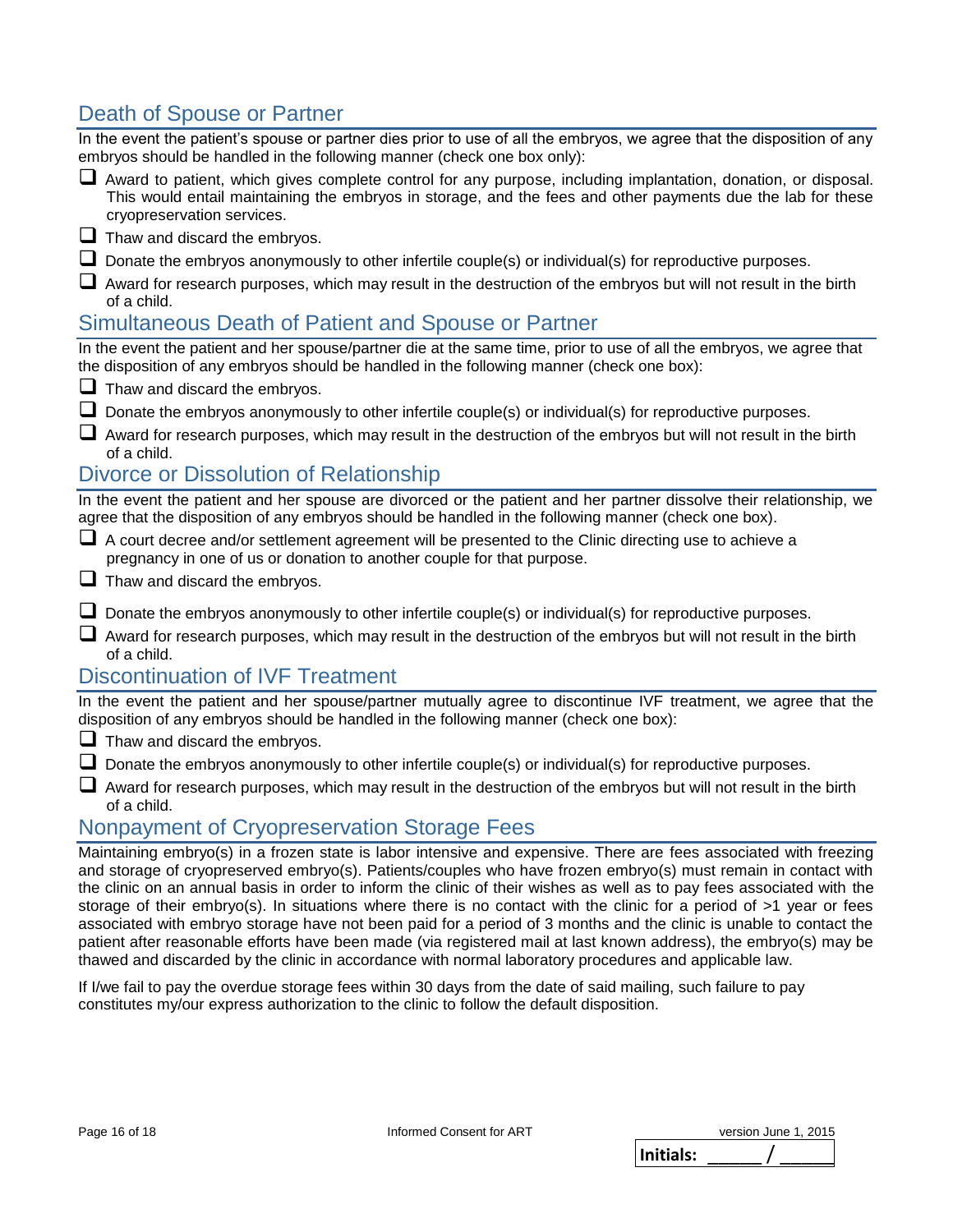## Age-Limited Storage of Embryos

I/We understand that the Clinic will not transfer embryos to produce a pregnancy after I reach 50 years of age. After this age, I/we elect (check one box only):

- A court decree and/or settlement agreement will be presented directing use to achieve a pregnancy in the one of us that has not reached this age limit.
- $\Box$  Thaw and discard the embryos.
- $\Box$  Donate the embryos anonymously to other infertile couple(s) or individual(s) for reproductive purposes.
- Award for research purposes, which may result in the destruction of the embryos but will not result in the birth of a child.

 $\Box$  Transfer to a storage facility at our expense

## Donation of Cryopreserved Embryos for Research Purposes

If you selected the option "award for research purposes" under any of the preceding circumstances, as a donor of human embryos to research, including but not limited to stem cell research, you should be aware of the following: **-** Donating embryo(s) for research or to another couple may not be possible or may be restricted by law. While efforts will be made to abide by your wishes, no guarantees can be given that embryo(s) will be used for research or donated to another couple. In these instances, if after five years no recipient or research project can be found, or your embryos are not eligible, your embryo(s) will be destroyed and discarded by the lab in accordance with laboratory procedures and applicable laws.

**-** The embryos may be used to derive human pluripotent stem cells for research and the cells may be used, at some future time, for human transplantation research.

**-** All identifiers associated with the embryos will be removed prior to the derivation of human stem cells.

**-** Donors to research will not receive any information about subsequent testing on the embryo or the derived human stem cells.

**-** Derived cells or cell lines, with all identifiers removed, may be kept for many years.

**-** It is possible the donated material may have commercial potential, but the donor will receive no financial or other benefit from any future commercial development.

**-** Human pluripotent stem cell research is not intended to provide direct medical benefit to the embryo donor.

**-** Donated embryos will not be transferred to a woman's uterus, nor will the embryos survive the human pluripotent stem cell derivation process. Embryos will be handled respectfully, as is appropriate for all human tissue used in research.

**-** If the donated embryos were formed with gametes (eggs or sperm) from someone other than the patient and her spouse or partner (those who are signators to this document), the gamete donor(s) may be required to provide a signed, written consent for use of the resulting embryos for research purposes.

#### **Legal Considerations and Legal Counsel**

The law regarding embryo cryopreservation, subsequent thaw and use, and parent-child status of any resulting child(ren) is, or may be, unsettled in the state in which either the patient, spouse, partner, or any donor currently or in the future lives, or the state in which the ART Program is located. We acknowledge that the ART Program has not given us legal advice, that we are not relying on the ART Program to give us any legal advice, and that we have been informed that we may wish to consult a lawyer who is experienced in the areas of reproductive law and embryo cryopreservation and disposition if we have any questions or concerns about the present or future status of our embryos, our individual or joint access to them, our individual or joint parental status as to any resulting child, or about any other aspect of this consent and agreement.

|           | version June 1, 2015 |
|-----------|----------------------|
| Initials: |                      |